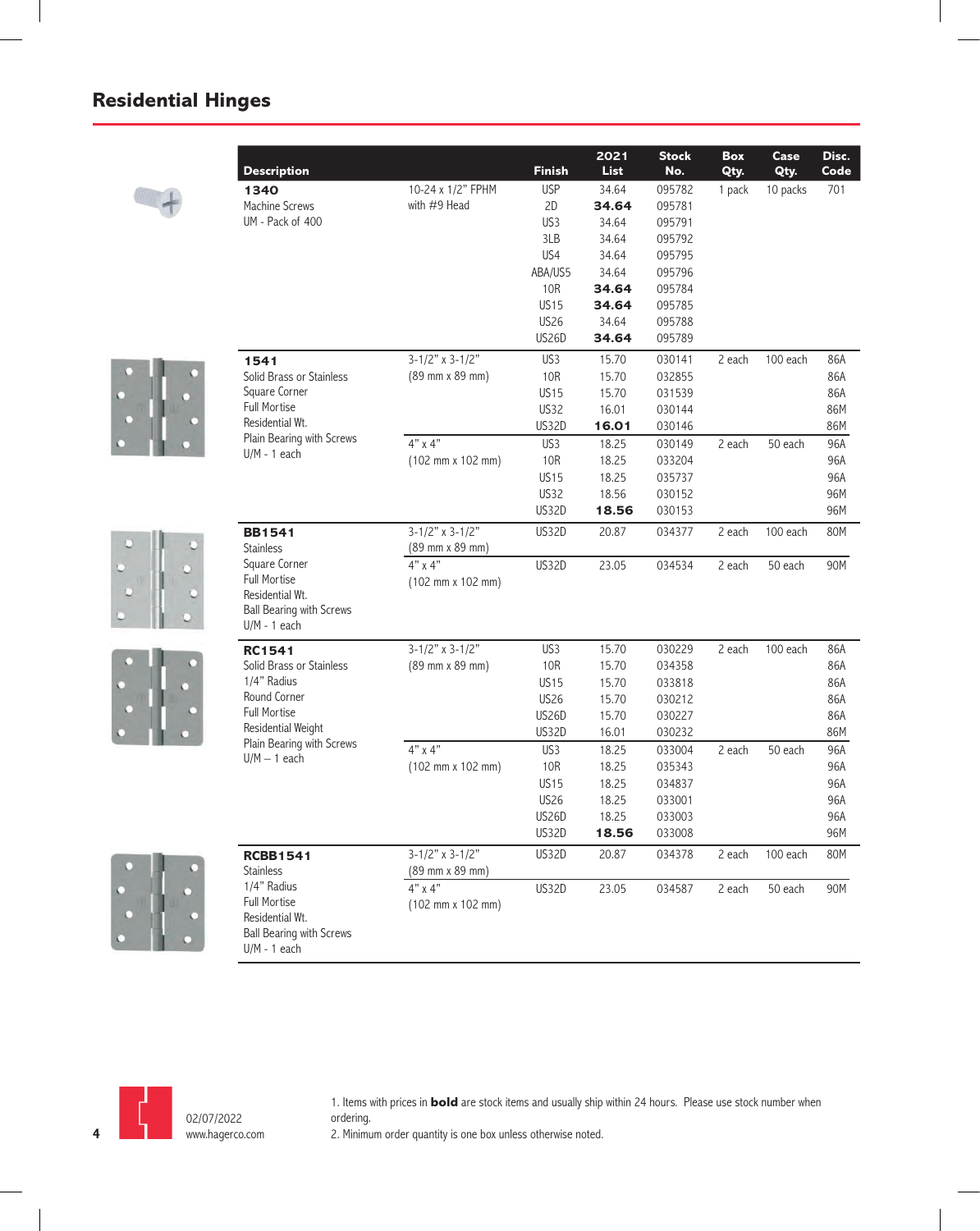









| Description                                                                                                                                                   |                                                             | Finish       | 2022<br>List | <b>Stock</b><br><b>No.</b> | Box<br>Cty | Case<br>Cty | Disc<br>Code |
|---------------------------------------------------------------------------------------------------------------------------------------------------------------|-------------------------------------------------------------|--------------|--------------|----------------------------|------------|-------------|--------------|
| <b>RC1542</b>                                                                                                                                                 | $3-1/2"$ x 3-1/2"                                           | US3          | 15.70        | 030276                     | 2 each     | 100 each    | 86A          |
| Solid Brass or Stainless                                                                                                                                      | (89 mm x 89 mm)                                             | US4          | 15.70        | 030291                     |            |             | 86G          |
| 5/8" Radius                                                                                                                                                   |                                                             | <b>10R</b>   | 15.70        | 036081                     |            |             | 86A          |
| Round Corner                                                                                                                                                  |                                                             | <b>US15</b>  | 15.70        | 035594                     |            |             | 86A          |
| <b>Full Mortise</b>                                                                                                                                           |                                                             | <b>US26</b>  | 15.70        | 030273                     |            |             | 86A          |
| Residential Wt.                                                                                                                                               |                                                             | <b>US26D</b> | 15.70        | 030275                     |            |             | 86A          |
| Plain Bearing with Screws<br>$U/M - 1$ each                                                                                                                   |                                                             | <b>US32</b>  | 16.01        | 030288                     |            |             | 86M          |
|                                                                                                                                                               |                                                             | US32D        | 16.01        | 030289                     |            |             | 86M          |
|                                                                                                                                                               | $4" \times 4"$                                              | US3          | 18.25        | 033051                     | 2 each     | 50 each     | 96A          |
|                                                                                                                                                               | (102 mm x 102 mm)                                           | <b>10R</b>   | 18.25        | 036761                     |            |             | 96A          |
|                                                                                                                                                               |                                                             | <b>US15</b>  | 18.25        | 035743                     |            |             | 96A          |
|                                                                                                                                                               |                                                             | <b>US26D</b> | 18.25        | 033050                     |            |             | 96A          |
|                                                                                                                                                               |                                                             | <b>US32</b>  | 18.56        | 033053                     |            |             | 96M          |
|                                                                                                                                                               |                                                             | US32D        | 18.56        | 033056                     |            |             | 96M          |
| <b>RCBB1542</b><br><b>Stainless</b>                                                                                                                           | $3-1/2"$ x 3-1/2"<br>(89 mm x 89 mm)                        | <b>US32D</b> | 20.87        | 034381                     | 2 each     | 100 each    | 80M          |
| 5/8" Radius<br>Round Corner<br><b>Full Mortise</b><br>Residential Wt.<br><b>Ball Bearing with Screws</b><br>$U/M - 1$ each                                    | $4"$ x $4"$<br>$(102 \, \text{mm} \times 102 \, \text{mm})$ | US32D        | 23.05        | 034589                     | 2 each     | 50 each     | 90M          |
| 1543                                                                                                                                                          | $4"$ x $4"$                                                 | US3          | 18.25        | 071461                     | 2 each     | 50 each     | 96A          |
| Solid Brass or Stainless                                                                                                                                      | $(102 \, \text{mm} \times 102 \, \text{mm})$                | 10R          | 18.25        | 036911                     |            |             | 96A          |
| Square by 5/8" Radius                                                                                                                                         |                                                             | <b>US15</b>  | 18.25        | 071462                     |            |             | 96A          |
| <b>Full Mortise</b><br>Residential Wt.<br>Plain Bearing with Screws<br>$U/M - 1$ each                                                                         |                                                             | US32D        | 18.56        | 071531                     |            |             | 96M          |
| <b>BB1543</b>                                                                                                                                                 | $4" \times 4"$                                              | US3          | 23.48        | 071637                     | 2 each     | 50 each     | 90A          |
| Solid Brass or Stainless                                                                                                                                      | (102 mm x 102 mm)                                           | <b>10R</b>   | 23.48        | 036980                     |            |             | 90A          |
| Square by 5/8" Radius<br><b>Full Mortise</b><br>Residential Wt.<br><b>Ball Bearing with Screws</b><br>$U/M - 1$ each                                          |                                                             | <b>US32D</b> | 23.48        | 071552                     |            |             | 90M          |
| 1734<br><b>Stainless Steel</b><br>1/4" Radius Round Corner<br><b>Full Mortise</b><br>Spring Hinge<br>Template<br>Timely Frame All MS 1/2 WS<br>$U/M - 1$ each | 4" x 4"<br>(102 mm x 102 mm)                                | <b>US32D</b> | 46.60        | 169906                     | 2 each     | 80 each     | 97M          |

1. Items with prices in **bold** are stock items and usually ship within 24 hours. Please use stock number when

ordering.

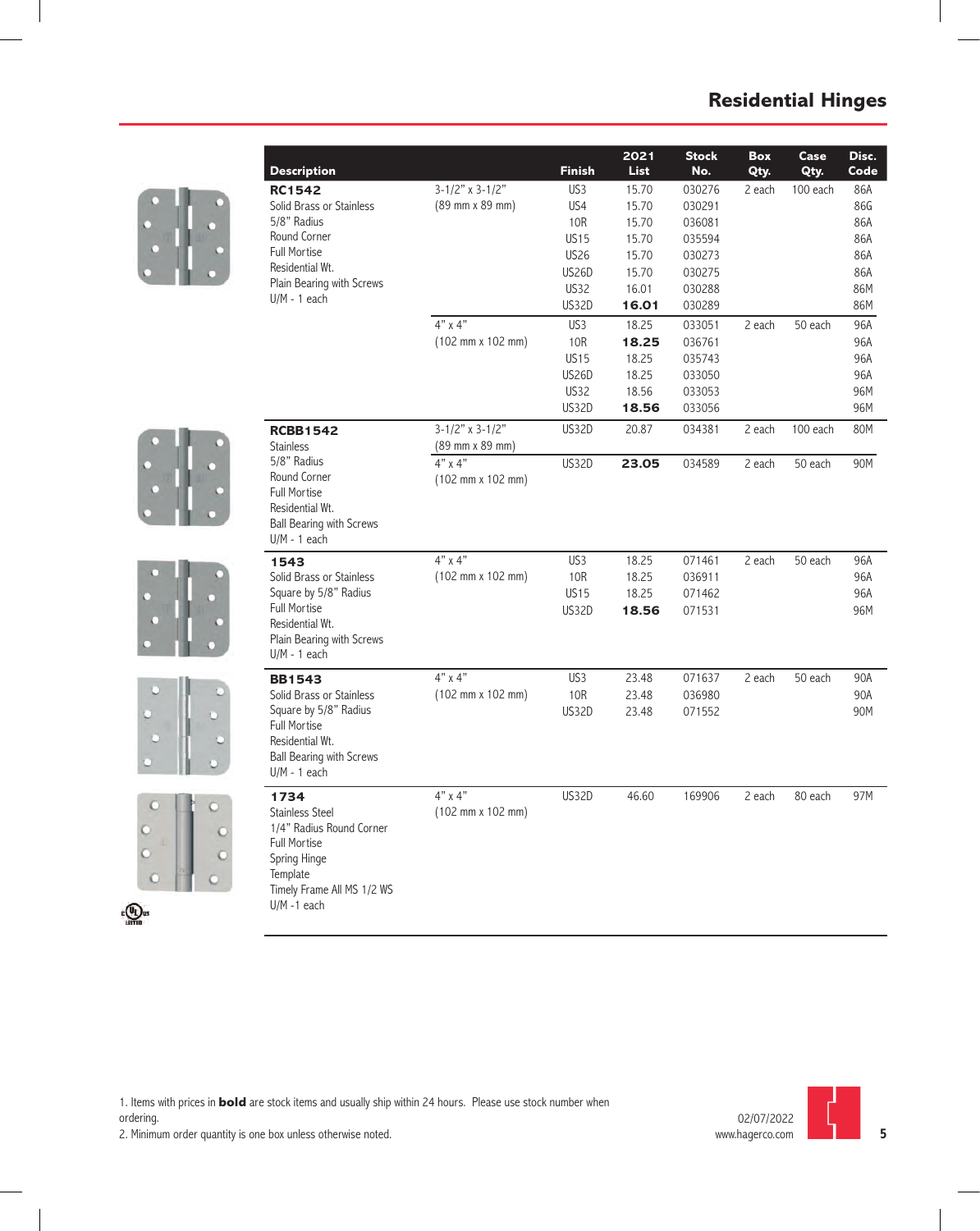

| <b>Description</b>          |                                              | <b>Finish</b>    | 2022<br>List | <b>Stock</b><br>No. | Box<br>Qty. | Case<br>Qty. | Disc.<br>Code |
|-----------------------------|----------------------------------------------|------------------|--------------|---------------------|-------------|--------------|---------------|
|                             | $3" \times 3"$                               | <b>USP</b>       | 2.24         | 029648              | 2 each      | 100 each     | 81G           |
| 1741<br>Steel               | (76 mm x 76 mm)                              | 2D               | 2.24         | 029641              |             |              | 81G           |
| Square Corner               |                                              | US3              | 6.42         | 033133              |             |              | 81A           |
| <b>Full Mortise</b>         |                                              | US4              | 2.24         | 029645              |             |              | 81A           |
| Residential Wt.             |                                              | US10A            | 6.42         | 033129              |             |              | 81A           |
| Plain Bearing - with Screws |                                              | <b>US26</b>      | 6.42         | 033131              |             |              | 81A           |
| $U/M - 1$ each              |                                              | <b>US26D</b>     | 6.42         | 033132              |             |              | 81A           |
|                             | $3-1/2"$ x 3-1/2"                            | <b>USP</b>       | 2.24         | 029661              | 2 each      | 100 each     | 81G           |
|                             | (89 mm x 89 mm)                              | 1D               | 6.42         | 030556              |             |              | 81A           |
|                             |                                              | 2D               | 2.24         | 029658              |             |              | 81G           |
|                             |                                              | US3              | 6.42         | 030533              |             |              | 81A           |
|                             |                                              | 3LB              | 2.24         | 029660              |             |              | 81G           |
|                             |                                              | US4              | 2.24         | 029659              |             |              | 81G           |
|                             |                                              | ABA/US5          | 6.42         | 030552              |             |              | 81A           |
|                             |                                              | US10A            | 6.42         | 030548              |             |              | 81A           |
|                             |                                              | 10R              | 6.42         | 040727              |             |              | 81C           |
|                             |                                              | <b>US15</b>      | 6.42         | 030555              |             |              | 81C           |
|                             |                                              | AN/US15A         | 6.42         | 030620              |             |              | 81A           |
|                             |                                              | <b>US26</b>      | 6.42         | 030547              |             |              | 81A           |
|                             |                                              | US26D            | 6.42         | 030551              |             |              | 81A           |
|                             | $4"$ x $4"$                                  | <b>USP</b>       | 3.30         | 029667              | 2 each      | 50 each      | 91G           |
|                             | (102 mm x 102 mm)                            | 1D               | 7.60         | 033144              |             |              | 91A           |
|                             |                                              | 2D               | 3.30         | 029662              |             |              | 91G           |
|                             |                                              | US3              | 7.60         | 033148              |             |              | 91A           |
|                             |                                              | US4              | 3.30         | 029664              |             |              | 91G           |
|                             |                                              | ABA/US5          | 7.60         | 033197              |             |              | 91A           |
|                             |                                              | US10A            | 7.60         | 033141              |             |              | 91A           |
|                             |                                              | <b>10R</b>       | 7.60         | 038067              |             |              | 91C           |
|                             |                                              | <b>US15</b>      | 7.60         | 032829              |             |              | 91C           |
|                             |                                              | AN/US15A         | 7.60         | 033199              |             |              | 91A           |
|                             |                                              | <b>US26</b>      | 7.60         | 033145              |             |              | 91A           |
|                             |                                              | US26D            | 7.60         | 033146              |             |              | 91A           |
| <b>BB1741</b>               | (89 mm x 89 mm)                              | US3              | 10.78        | 034274              | 2 each      | 100 each     | 82A           |
| Steel                       |                                              | US4              | 6.60         | 034337              |             |              | 82G           |
| Square Corner               |                                              | ABA/US5          | 6.60         | 034332              |             |              | 82A           |
| <b>Ball Bearing Hinges</b>  |                                              | US10A            | 10.78        | 034330              |             |              | 82A           |
| <b>Full Mortise</b>         |                                              | <b>10R</b>       | 10.78        | 040217              |             |              | 82A           |
| Residential Wt. with Screws |                                              | <b>US15</b>      | 10.78        | 034333              |             |              | 82A           |
| $U/M - 1$ each              |                                              | AN/US15A         | 10.78        | 034334              |             |              | 82A           |
|                             |                                              | <b>US26</b>      | 10.78        | 034275              |             |              | 82A           |
|                             |                                              | US26D            | 10.78        | 034329              |             |              | 82A           |
|                             | $4"$ x $4"$                                  | 2D               | 7.66         | 034500              | 2 each      | 50 each      | 92G           |
|                             | $(102 \, \text{mm} \times 102 \, \text{mm})$ | US3              | 11.90        | 034474              |             |              | 92A           |
|                             |                                              | US4              | 7.66         | 034502              |             |              | 92G           |
|                             |                                              | ABA/US5          | 11.90        | 034497              |             |              | 92A           |
|                             |                                              | US10A            | 11.90        | 034483              |             |              | 92A           |
|                             |                                              | 10R              | 11.90        | 040724              |             |              | 92A           |
|                             |                                              | US <sub>15</sub> | 11.90        | 034498              |             |              | 92A           |
|                             |                                              | AN/US15A         | 11.90        | 034499              |             |              | 92A           |
|                             |                                              | <b>US26</b>      | 11.90        | 034477              |             |              | 92A           |
|                             |                                              | US26D            | 11.90        | 034482              |             |              | 92A           |



1. Items with prices in **bold** are stock items and usually ship within 24 hours. Please use stock number when ordering.

05/01/2022 www.hagerco.com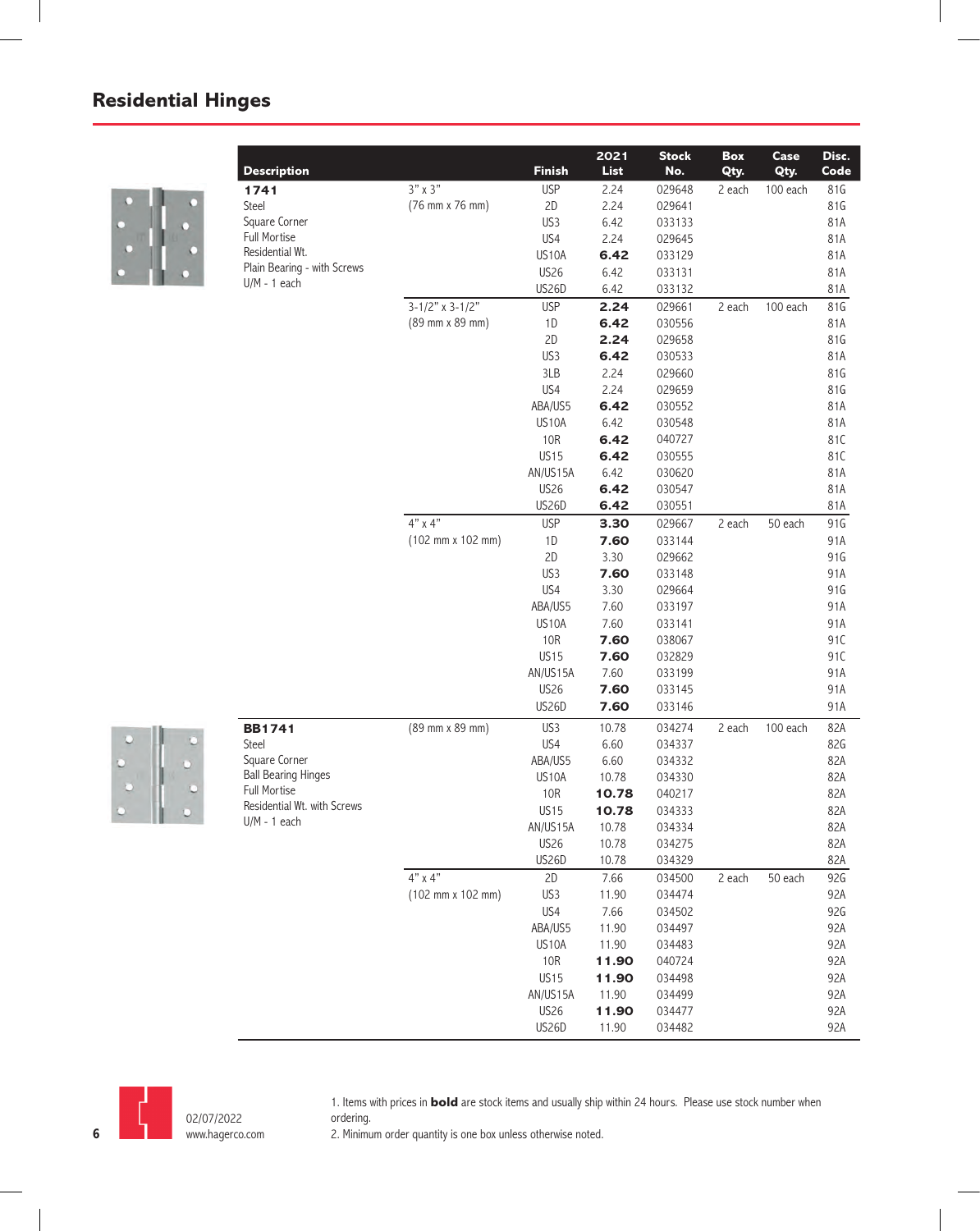

| <b>Description</b>        |                   | <b>Finish</b>   | 2022<br>List | <b>Stock</b><br>No. | <b>Box</b><br>Qty. | Case<br>Qty. | Disc.<br>Code |
|---------------------------|-------------------|-----------------|--------------|---------------------|--------------------|--------------|---------------|
| <b>RC1741</b>             | $3" \times 3"$    | <b>USP</b>      | 2.24         | 029677              | 2 each             | 100 each     | 81G           |
| Steel                     | (76 mm x 76 mm)   | 2D              | 2.24         | 029673              |                    |              | 81G           |
| 1/4" Radius               |                   | US3             | 6.42         | 033512              |                    |              | 81A           |
| Round Corner              |                   | US4             | 2.24         | 029675              |                    |              | 81G           |
| <b>Full Mortise</b>       |                   | <b>US26D</b>    | 6.42         | 032859              |                    |              | 81A           |
| Residential Wt.           | $3-1/2"$ x 3-1/2" | <b>USP</b>      | 2.24         | 029683              | 2 each             | 100 each     | 81G           |
| Plain Bearing with screws | (89 mm x 89 mm)   | 1D              | 6.42         | 030680              |                    |              | 81A           |
| $U/M - 1$ each            |                   | 2D              | 2.24         | 029678              |                    |              | 81G           |
|                           |                   | US3             | 6.42         | 030644              |                    |              | 81A           |
|                           |                   | 3LB             | 2.24         | 029475              |                    |              | 81G           |
|                           |                   | US4             | 2.24         | 029681              |                    |              | 81G           |
|                           |                   | ABA/US5         | 6.42         | 030648              |                    |              | 81A           |
|                           |                   | <b>US10A</b>    | 6.42         | 030645              |                    |              | 81A           |
|                           |                   | 10R             | 6.42         | 041116              |                    |              | 81C           |
|                           |                   | <b>US15</b>     | 6.42         | 030652              |                    |              | 81C           |
|                           |                   | AN/US15A        | 6.42         | 030689              |                    |              | 81A           |
|                           |                   | <b>US26</b>     | 6.42         | 030646              |                    |              | 81A           |
|                           |                   | <b>US26D</b>    | 6.42         | 030647              |                    |              | 81A           |
|                           | $4"$ x $4"$       | <b>USP</b>      | 3.30         | 029707              | 2 each             | 50 each      | 91G           |
|                           | (102 mm x 102 mm) | 1D              | 7.60         | 032881              |                    |              | 91A           |
|                           |                   | 2D              | 3.30         | 029695              |                    |              | 91G           |
|                           |                   | US <sub>3</sub> | 7.60         | 033267              |                    |              | 91A           |
|                           |                   | US4             | 3.30         | 029698              |                    |              | 91G           |
|                           |                   | ABA/US5         | 7.60         | 033523              |                    |              | 91A           |
|                           |                   | <b>US10A</b>    | 7.60         | 033514              |                    |              | 91A           |
|                           |                   | 10R             | 7.60         | 041269              |                    |              | 91C           |
|                           |                   | <b>US15</b>     | 7.60         | 032876              |                    |              | 91C           |
|                           |                   | AN/US15A        | 7.60         | 032882              |                    |              | 91A           |
|                           |                   | <b>US26</b>     | 7.60         | 033262              |                    |              | 91A           |
|                           |                   | <b>US26D</b>    | 7.60         | 033265              |                    |              | 91A           |

1. Items with prices in **bold** are stock items and usually ship within 24 hours. Please use stock number when ordering.



**7**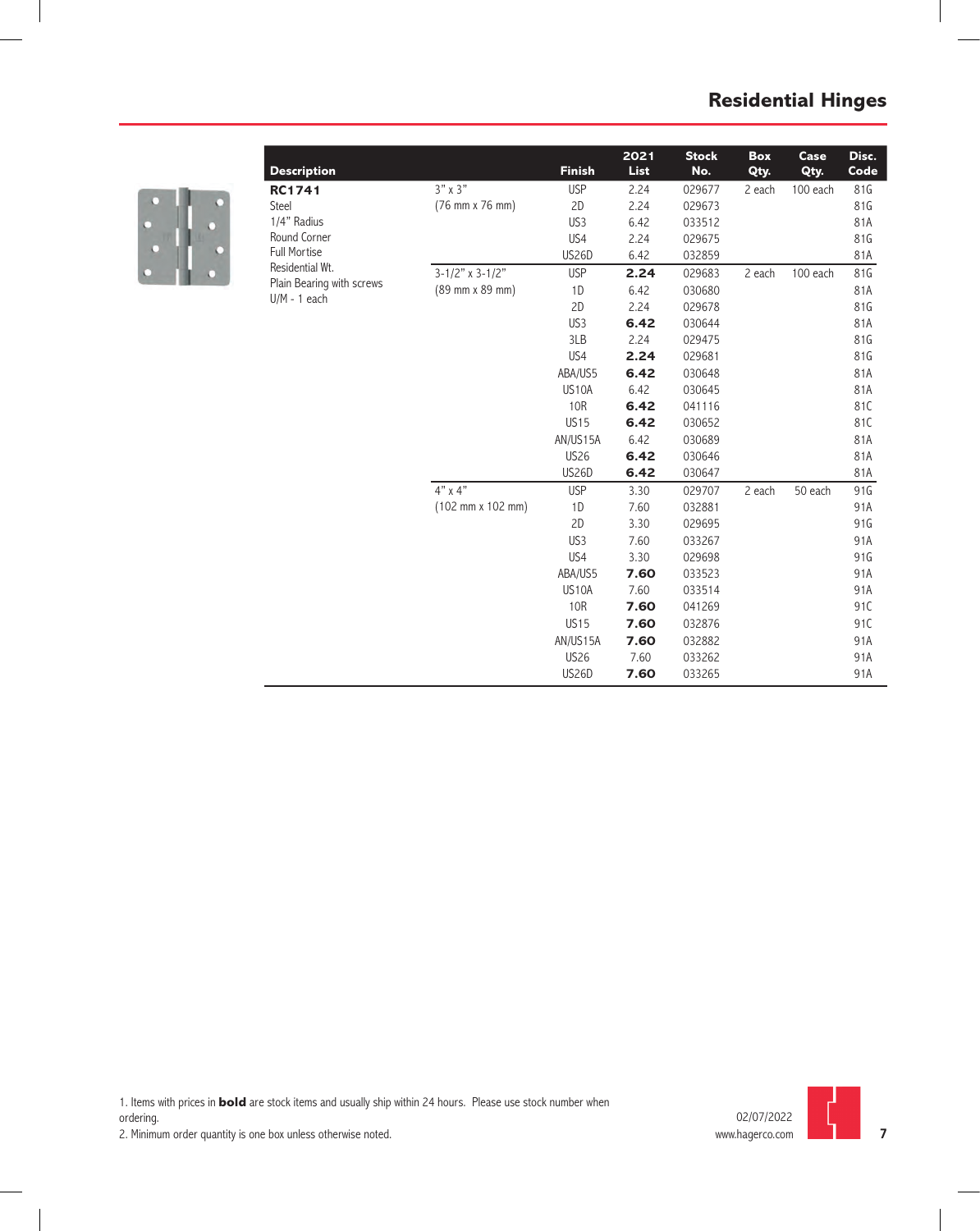

| <b>Description</b>                                                                                                                                                                                     |                                              | <b>Finish</b> | 2022<br><b>List</b> | <b>Stock</b><br>No. | Box<br>Qty. | Case<br>Qty. | Disc.<br>Code |
|--------------------------------------------------------------------------------------------------------------------------------------------------------------------------------------------------------|----------------------------------------------|---------------|---------------------|---------------------|-------------|--------------|---------------|
| RC1741                                                                                                                                                                                                 | $3-1/2"$ x 3-1/2"                            | <b>USP</b>    | 2.06                | 067018              |             | 100 each     | 83G           |
| Steel                                                                                                                                                                                                  | (89 mm x 89 mm)                              | 1D            | 5.92                | 073575              |             |              | 83A           |
| 1/4" Radius                                                                                                                                                                                            |                                              | 2D            | 2.06                | 029472              |             |              | 83G           |
|                                                                                                                                                                                                        |                                              | US3           | 5.92                | 073573              |             |              | 83A           |
| Full Mortise                                                                                                                                                                                           |                                              | 3LB           | 2.06                | 029682              |             |              | 83G           |
|                                                                                                                                                                                                        |                                              | US4           | 2.06                | 071720              |             |              | 83G           |
|                                                                                                                                                                                                        |                                              | ABA/US5       | 5.92                | 030715              |             |              | 83A           |
|                                                                                                                                                                                                        |                                              | 10R           | 5.92                | 073577              |             |              | 83C           |
|                                                                                                                                                                                                        |                                              | <b>US15</b>   | 5.92                | 069005              |             |              | 83C           |
|                                                                                                                                                                                                        |                                              | AN/US15A      | 5.92                | 030716              |             |              | 83A           |
|                                                                                                                                                                                                        |                                              | <b>US26</b>   | 5.92                | 067027              |             |              | 83A           |
|                                                                                                                                                                                                        |                                              | US26D         | 5.92                | 073572              |             |              | 83A           |
|                                                                                                                                                                                                        | $4" \times 4"$                               | <b>USP</b>    | 2.99                | 060651              |             | 100 each     | 93G           |
|                                                                                                                                                                                                        | (102 mm x 102 mm)                            | 1D            | 6.98                | 060662              |             |              | 93A           |
|                                                                                                                                                                                                        |                                              | 2D            | 2.99                | 029565              |             |              | 93G           |
|                                                                                                                                                                                                        |                                              | US3           | 6.98                | 060657              |             |              | 93A           |
|                                                                                                                                                                                                        |                                              | 3LB           | 2.99                | 029568              |             |              | 93G           |
|                                                                                                                                                                                                        |                                              | US4           | 2.99                | 068179              |             |              | 93G           |
|                                                                                                                                                                                                        |                                              | US10A         | 6.98                | 033600              |             |              | 93A           |
|                                                                                                                                                                                                        |                                              | 10R           | 6.98                | 040444              |             |              | 93C           |
| Round Corner<br>Residential Wt.<br>Plain Bearing<br><b>Bulk Assembled</b><br>See style #2617 & #2817 for<br>screws<br>U/M - Each - Bulk<br>Residential Wt.<br>Ball Bearing with screws<br>U/M - 1 each |                                              | <b>US15</b>   | 6.98                | 068996              |             |              | 93C           |
|                                                                                                                                                                                                        |                                              | AN/US15A      | 6.98                | 081352              |             |              | 93A           |
|                                                                                                                                                                                                        |                                              | <b>US26</b>   | 6.98                | 060654              |             |              | 93A           |
|                                                                                                                                                                                                        |                                              | <b>US26D</b>  | 6.98                | 073499              |             |              | 93A           |
| <b>RCBB1741</b>                                                                                                                                                                                        | $3-1/2"$ x 3-1/2"                            | 1D            | 10.78               | 079451              | 2 each      | 100 each     | 82A           |
| Steel                                                                                                                                                                                                  | (89 mm x 89 mm)                              | US3           | 10.78               | 034346              |             |              | 82A           |
| 1/4" Radius                                                                                                                                                                                            |                                              | US4           | 6.60                | 034361              |             |              | 82G           |
| Round Corner                                                                                                                                                                                           |                                              | ABA/US5       | 10.78               | 034352              |             |              | 82A           |
| Full Mortise                                                                                                                                                                                           |                                              | 10R           | 10.78               | 038241              |             |              | 82A           |
|                                                                                                                                                                                                        |                                              | <b>US15</b>   | 10.78               | 034353              |             |              | 82A           |
|                                                                                                                                                                                                        |                                              | AN/US15A      | 10.78               | 034355              |             |              | 82A           |
|                                                                                                                                                                                                        |                                              | <b>US26</b>   | 10.78               | 034348              |             |              | 82A           |
|                                                                                                                                                                                                        |                                              | US26D         | 10.78               | 034349              |             |              | 82A           |
|                                                                                                                                                                                                        | $4" \times 4"$                               | 1D            | 11.90               | 079453              | 2 each      | 50 each      | 92G           |
|                                                                                                                                                                                                        | $(102 \, \text{mm} \times 102 \, \text{mm})$ | 2D            | 7.66                | 034512              |             |              | 92G           |
|                                                                                                                                                                                                        |                                              | US3           | 11.90               | 034504              |             |              | 92A           |
|                                                                                                                                                                                                        |                                              | US4           | 7.66                | 034514              |             |              | 92G           |
|                                                                                                                                                                                                        |                                              | ABA/US5       | 11.90               | 034509              |             |              | 92A           |
|                                                                                                                                                                                                        |                                              | US10A         | 11.90               | 034508              |             |              | 92A           |
|                                                                                                                                                                                                        |                                              | 10R           | 11.90               | 040073              |             |              | 92A           |
|                                                                                                                                                                                                        |                                              | <b>US15</b>   | 11.90               | 034510              |             |              | 92A           |
|                                                                                                                                                                                                        |                                              | AN/US15A      | 11.90               | 034511              |             |              | 92A           |
|                                                                                                                                                                                                        |                                              | <b>US26</b>   | 11.90               | 034506              |             |              | 92A           |
|                                                                                                                                                                                                        |                                              | <b>US26D</b>  | 11.90               | 034507              |             |              | 92A           |





1. Items with prices in **bold** are stock items and usually ship within 24 hours. Please use stock number when ordering.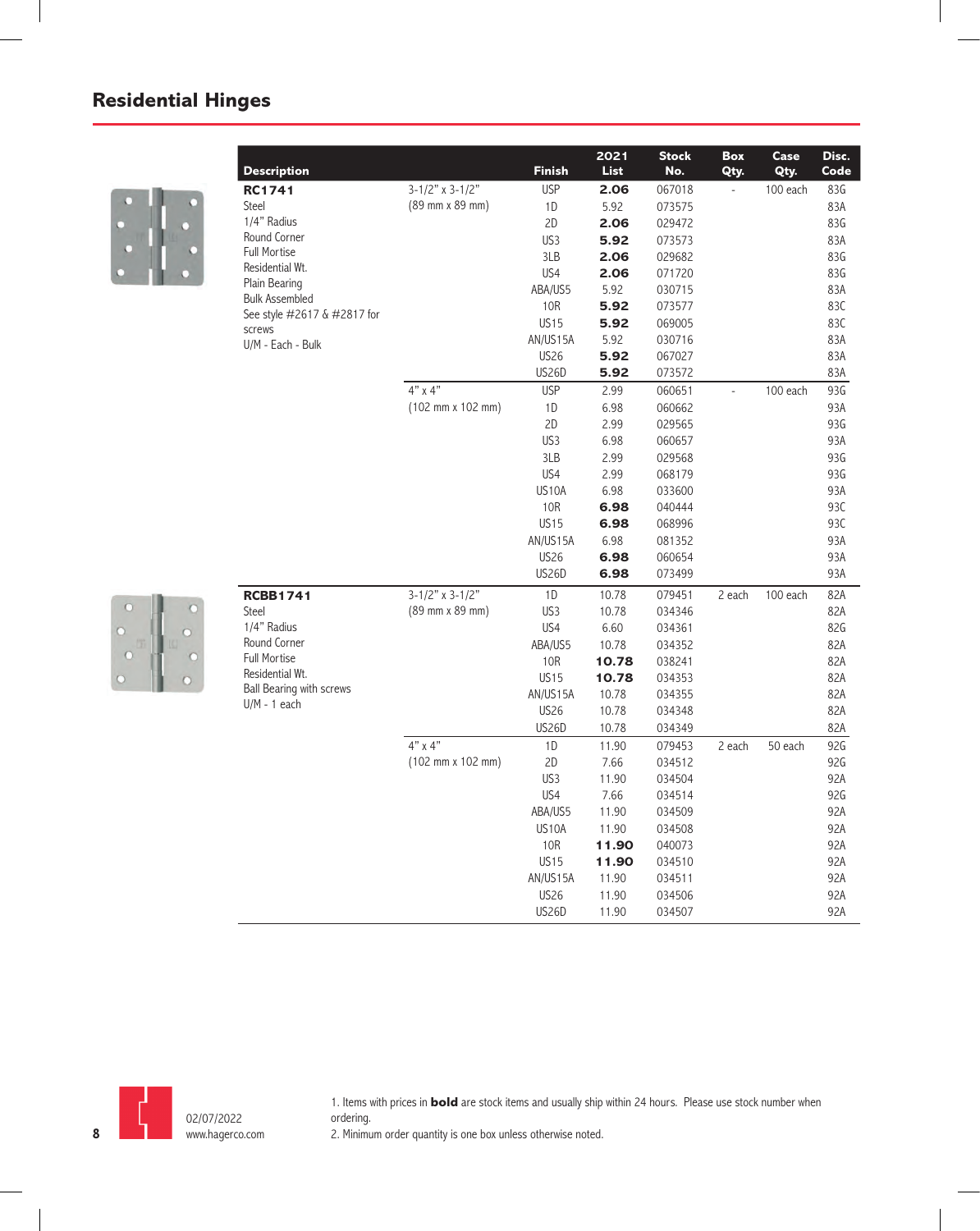







|                                        |                                              |                             | 2022           | <b>Stock</b>     | Box    | Case     | Disc.      |
|----------------------------------------|----------------------------------------------|-----------------------------|----------------|------------------|--------|----------|------------|
| <b>Description</b>                     |                                              | <b>Finish</b>               | <b>List</b>    | No.              | Qty.   | Qty.     | Code       |
| 1744                                   | $4"$ x $4"$                                  | <b>USP</b>                  | 19.75          | 169928           | 2 each | 80 each  | 97G        |
| Steel<br>1/4" Radius                   | (102 mm x 102 mm)                            | 2D                          | 19.75          | 169912           |        |          | 97G        |
| Round Corner                           |                                              | US3<br>US4                  | 32.33          | 169913           |        |          | 97A        |
| <b>Full Mortise</b>                    |                                              |                             | 19.75          | 169915           |        |          | 97A        |
| Residential Wt.                        |                                              | ABA/US5<br>US10A            | 32.33          | 169917           |        |          | 97A<br>97A |
| Spring Hinge                           |                                              | <b>US26</b>                 | 32.33<br>32.33 | 169907<br>169909 |        |          | 97A        |
| Template                               |                                              | <b>US26D</b>                | 32.33          | 169911           |        |          | 97A        |
| All MS - 1/2 WS                        |                                              |                             |                |                  |        |          |            |
| $U/M - 1$ each                         |                                              |                             |                |                  |        |          |            |
| <b>RC1748</b>                          | $3-1/2"$ x 3-1/2"                            | 2D                          | 2.37           | 029724           | 2 each | 100 each | 88G        |
| <b>Steel</b>                           | (89 mm x 89 mm)                              | US3                         | 6.42           | 030693           |        |          | 88A        |
| 1/4" Radius                            |                                              | US4                         | 2.37           | 029725           |        |          | 88G        |
| Round Corner                           |                                              | US <sub>10</sub> A          | 6.42           | 030698           |        |          | 88A        |
| <b>Full Mortise</b>                    |                                              | <b>10R</b>                  | 6.42           | 016929           |        |          | 88A        |
| Residential Wt.                        |                                              | <b>US15</b>                 | 6.42           | 016936           |        |          | 88A        |
| Plain Bearing<br>Template              |                                              | <b>US26</b>                 | 6.42           | 030699           |        |          | 88A        |
| All MS - 1/2 WS                        |                                              | <b>US26D</b>                | 6.42           | 030695           |        |          | 88A        |
| $U/M - 1$ each                         |                                              |                             |                |                  |        |          |            |
| <b>RC1749</b>                          | $4" \times 4"$                               | 2D                          | 4.86           | 029731           | 3 each | 48 each  | 99G        |
| Steel                                  | $(102 \, \text{mm} \times 102 \, \text{mm})$ | US3                         | 7.60           | 033529           |        |          | 99A        |
| 1/4" Radius                            |                                              | 3LB                         | 4.86           | 029734           |        |          | 99G        |
| Round Corner                           |                                              | US4                         | 4.86           | 029732           |        |          | 99G        |
| <b>Full Mortise</b>                    |                                              | ABA/US5                     | 7.60           | 032889           |        |          | 99A        |
| Residential Wt.                        |                                              | US10A                       | 7.60           | 032887           |        |          | 99A        |
| Plain Bearing                          |                                              | 10 <sub>R</sub>             | 7.60           | 016902           |        |          | 99A        |
| Template<br>AMS - 1/2 WS               |                                              | <b>US15</b>                 | 7.60           | 016897           |        |          | 99A        |
| $U/M - 1$ each                         |                                              | <b>US26</b>                 | 7.60           | 033524           |        |          | 99A        |
|                                        |                                              | <b>US26D</b>                | 7.60           | 033528           |        |          | 99A        |
| 1750                                   | $3-1/2"$ x 3-1/2"                            | <b>USP</b>                  | 18.44          | 170018           | 2 each | 80 each  | 87G        |
| <b>Steel</b>                           | (89 mm x 89 mm)                              | 1D                          | 24.54          | 169977           |        |          | 87G        |
| Square Corner                          |                                              | 2D                          | 18.44          | 169982           |        |          | 87G        |
| <b>Full Mortise</b><br>Residential Wt. |                                              | US3                         | 24.54          | 169983           |        |          | 87A        |
| Spring Hinge with Screws               |                                              | 3LB                         | 18.44          | 169986           |        |          | 87G        |
| <b>ALL WS</b>                          |                                              | US4                         | 18.44          | 169985           |        |          | 87G        |
| $U/M - 1$ each                         |                                              | ABA/US5                     | 24.54          | 169988           |        |          | 87A        |
|                                        |                                              | <b>10R</b>                  | 24.54          | 169973           |        |          | 87A        |
|                                        |                                              | <b>US15</b>                 | 24.54          | 169974           |        |          | 87A        |
|                                        |                                              | AN/US15A                    | 24.54          | 170017           |        |          | 87A        |
|                                        |                                              | <b>US26</b>                 | 24.54          | 169979           |        |          | 87A        |
|                                        |                                              | US26D                       | 24.54          | 169981           |        |          | 87A        |
|                                        | $4"$ x $4"$                                  | <b>USP</b>                  | 19.75          | 170046           | 2 each | 80 each  | 97G        |
|                                        | $(102 \, \text{mm} \times 102 \, \text{mm})$ | 2D                          | 19.75          | 170033           |        |          | 97G        |
|                                        |                                              | US3                         | 32.33          | 170035           |        |          | 97A        |
|                                        |                                              | 3LB                         | 19.75          | 170037           |        |          | 97G        |
|                                        |                                              | US4                         | 19.75          | 170040           |        |          | 97G        |
|                                        |                                              | ABA/US5                     | 32.33          | 170043           |        |          | 97A        |
|                                        |                                              | <b>10R</b>                  | 32.33          | 170020           |        |          | 97A        |
|                                        |                                              | <b>US15</b>                 | 32.33          | 170021           |        |          | 97A        |
|                                        |                                              | AN/US15A                    | 32.33          | 170044           |        |          | 97A        |
|                                        |                                              | <b>US26</b><br><b>US26D</b> | 32.33<br>32.33 | 170023<br>170031 |        |          | 97A<br>97A |
|                                        |                                              |                             |                |                  |        |          |            |

1. Items with prices in **bold** are stock items and usually ship within 24 hours. Please use stock number when

ordering.



**9**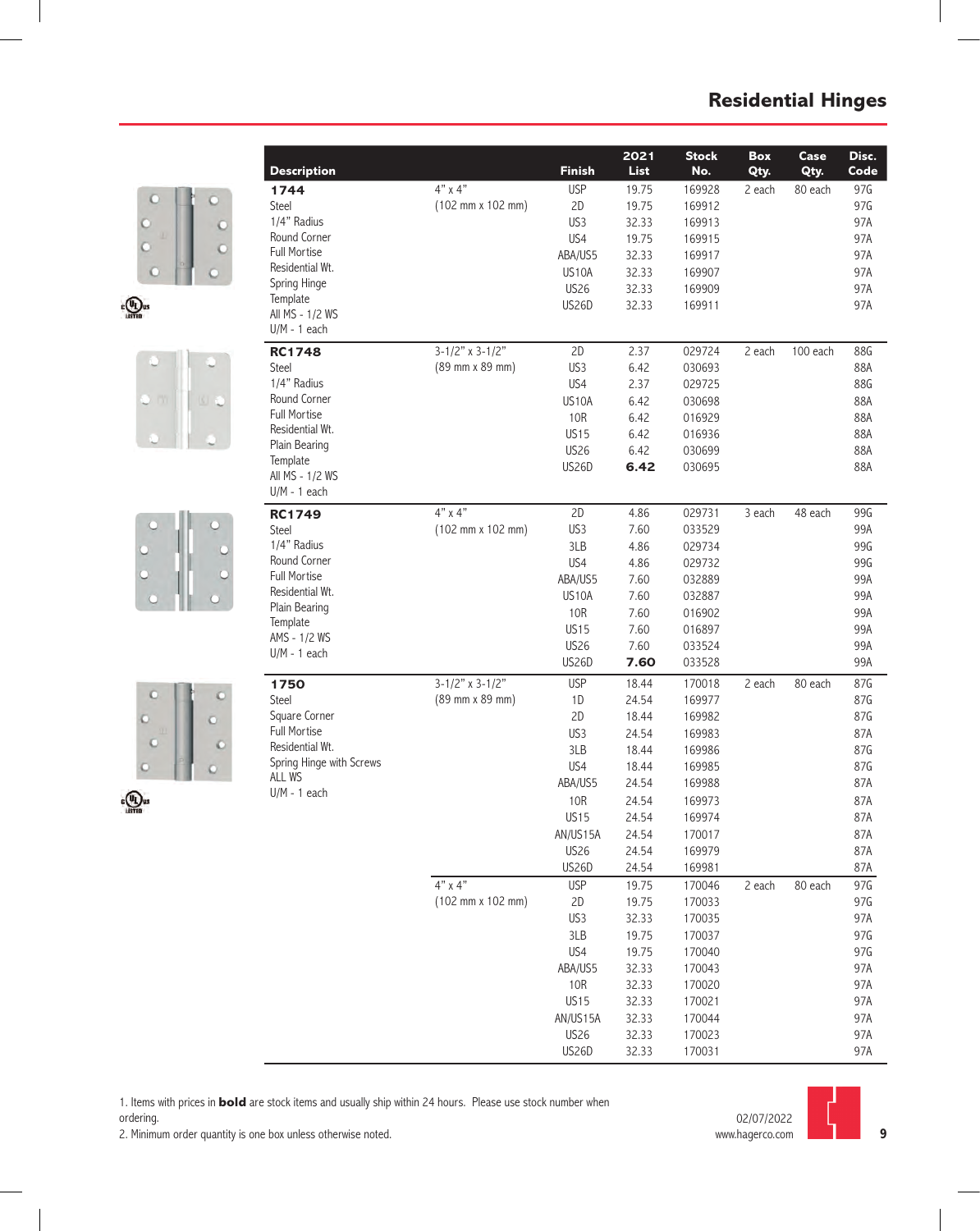

|                                        |                                              |               | 2022  | <b>Stock</b> | Box    | Case    | Disc. |
|----------------------------------------|----------------------------------------------|---------------|-------|--------------|--------|---------|-------|
| <b>Description</b>                     |                                              | <b>Finish</b> | List  | No.          | Qty.   | Qty.    | Code  |
| 1751                                   | $3-1/2"$ x 3-1/2"                            | 1D            | 24.54 | 170204       | 2 each | 80 each | 87A   |
| Steel                                  | (89 mm x 89 mm)                              | 2D            | 18.44 | 170206       |        |         | 87G   |
| 1/4" Radius                            |                                              | US3           | 24.54 | 170207       |        |         | 87A   |
| Round Corner                           |                                              | 3LB           | 18.44 | 031065       |        |         |       |
| <b>Full Mortise</b><br>Residential Wt. |                                              | US4           | 18.44 | 170215       |        |         | 87G   |
| Spring Hinge with Screws               |                                              | ABA/US5       | 24.54 | 170217       |        |         | 87A   |
| ALL WS                                 |                                              | <b>10R</b>    | 24.54 | 170202       |        |         | 87A   |
| $U/M - 1$ each                         |                                              | <b>US15</b>   | 24.54 | 170203       |        |         | 87A   |
|                                        |                                              | AN/US15A      | 24.54 | 170218       |        |         | 87A   |
|                                        |                                              | US26D         | 24.54 | 170205       |        |         | 87A   |
|                                        | $4" \times 4"$                               | <b>USP</b>    | 19.75 | 170239       | 2 each | 80 each | 97G   |
|                                        | $(102 \, \text{mm} \times 102 \, \text{mm})$ | 1D            | 32.33 | 170226       |        |         | 97A   |
|                                        |                                              | 2D            | 19.75 | 170230       |        |         | 97G   |
|                                        |                                              | US3           | 32.33 | 170233       |        |         | 97A   |
|                                        |                                              | 3LB           | 19.75 | 170234       |        |         | 97G   |
|                                        |                                              | US4           | 19.75 | 170235       |        |         | 97G   |
|                                        |                                              | US10A         | 32.33 | 170223       |        |         | 97A   |
|                                        |                                              | ABA/US5       | 32.33 | 170236       |        |         |       |
|                                        |                                              | 10R           | 32.33 | 170224       |        |         | 97A   |
|                                        |                                              | <b>US15</b>   | 32.33 | 170225       |        |         | 97A   |
|                                        |                                              | AN/US15A      | 32.33 | 170237       |        |         | 97A   |
|                                        |                                              | <b>US26</b>   | 32.33 | 170228       |        |         | 97A   |
|                                        |                                              | <b>US26D</b>  | 32.33 | 170229       |        |         | 97A   |
| 1752                                   |                                              | <b>USP</b>    | 18.44 | 170428       | 2 each | 80 each |       |
| <b>Steel</b>                           | $3-1/2"$ x 3-1/2"                            | 1D            | 24.54 | 170245       |        |         | 87A   |
| 5/8" Radius                            | (89 mm x 89mm)                               | 2D            | 18.44 | 170418       |        |         | 87G   |
| Round Corner                           |                                              | US3           | 24.54 | 170419       |        |         | 87A   |
| <b>Full Mortise</b>                    |                                              | 3LB           | 18.44 | 170420       |        |         | 87G   |
| Residential Wt.                        |                                              | US4           | 18.44 | 170421       |        |         | 87G   |
| Spring Hinge with Screws<br>ALL WS     |                                              | US10A         | 24.54 | 24.54        |        |         |       |
| $U/M - 1$ each                         |                                              | ABA/US5       | 24.54 | 170423       |        |         | 87A   |
|                                        |                                              | <b>10R</b>    | 24.54 | 170243       |        |         | 87A   |
|                                        |                                              | <b>US15</b>   | 24.54 | 170244       |        |         | 87A   |
|                                        |                                              | AN/US15A      | 24.54 | 170427       |        |         | 87A   |
|                                        |                                              | <b>US26</b>   | 24.54 | 170246       |        |         | 87A   |
|                                        |                                              | <b>US26D</b>  | 24.54 | 170417       |        |         | 87A   |
|                                        | $4"$ x $4"$                                  | <b>USP</b>    | 19.75 | 170480       | 2 each | 80 each | 97G   |
|                                        | (102 mm x 102 mm)                            | 1D            | 32.33 | 170453       |        |         | 97A   |
|                                        |                                              | 2D            | 19.75 | 170457       |        |         | 97G   |
|                                        |                                              | US3           | 32.33 | 170458       |        |         | 97A   |
|                                        |                                              | 3LB           | 19.75 | 170459       |        |         | 97G   |
|                                        |                                              | US4           | 19.75 | 170460       |        |         | 97G   |
|                                        |                                              | ABA/US5       | 32.33 | 170461       |        |         | 97A   |
|                                        |                                              | US10A         | 32.33 | 170430       |        |         | 97A   |
|                                        |                                              | 10R           | 32.33 | 170451       |        |         | 97A   |
|                                        |                                              | <b>US15</b>   | 32.33 | 170452       |        |         | 97A   |
|                                        |                                              | AN/US15A      | 32.33 | 170479       |        |         | 97A   |
|                                        |                                              | <b>US26</b>   | 32.33 | 170454       |        |         | 97A   |
|                                        |                                              | <b>US26D</b>  | 32.33 | 170455       |        |         | 97A   |
|                                        |                                              |               |       |              |        |         |       |





1. Items with prices in **bold** are stock items and usually ship within 24 hours. Please use stock number when ordering.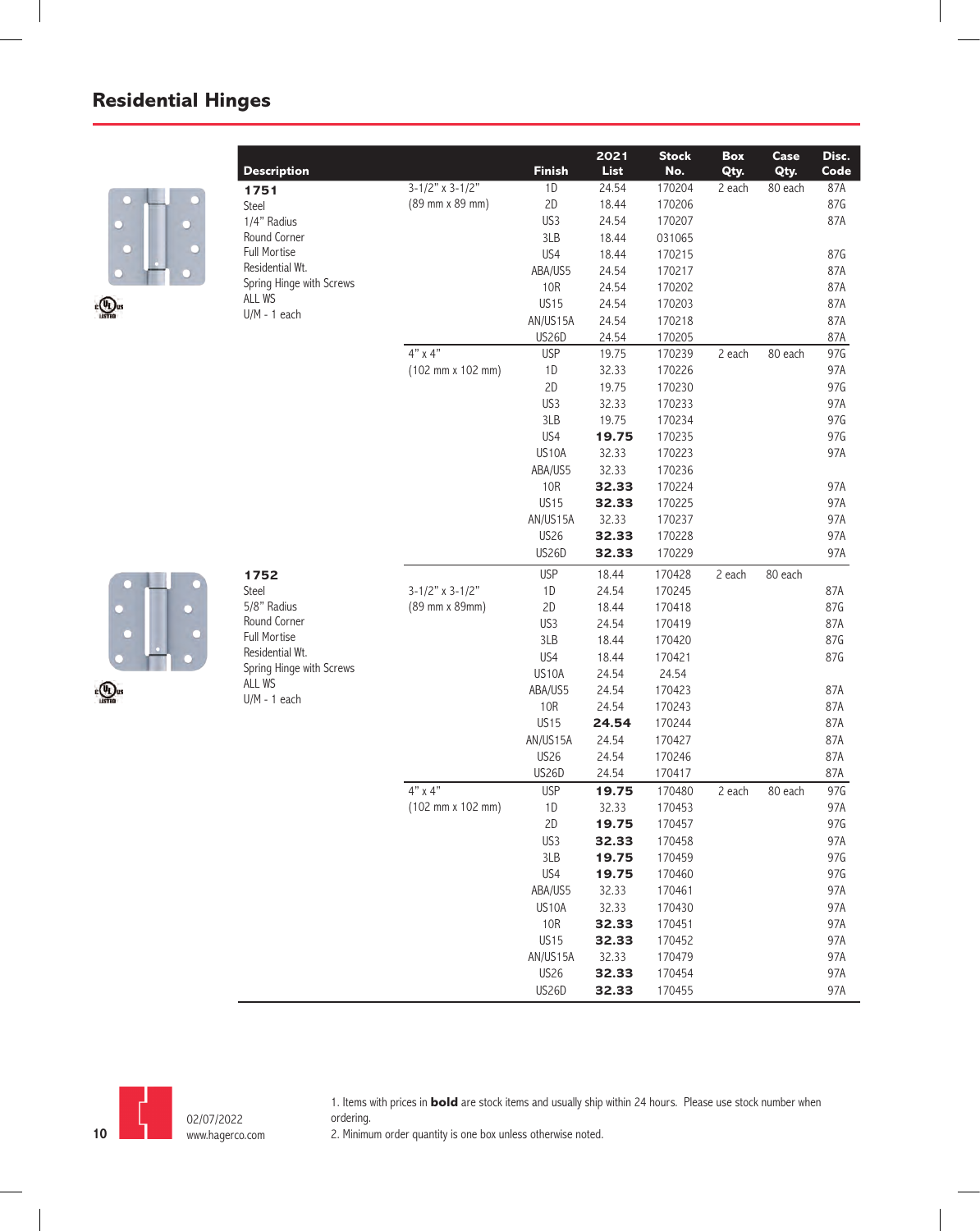









 $\epsilon$ <sup>(U<sub>L</sub>) us</sub></sup>

|                                              |                                              |                         | 2022           | <b>Stock</b>     | Box    | Case    | Disc.      |
|----------------------------------------------|----------------------------------------------|-------------------------|----------------|------------------|--------|---------|------------|
| <b>Description</b>                           |                                              | <b>Finish</b>           | <b>List</b>    | No.              | Qty.   | Qty.    | Code       |
| 1754                                         | $4"$ x $4"$                                  | <b>USP</b>              | 19.75          | 170494           | 2 each | 80 each | 97G        |
| Steel                                        | $(102 \, \text{mm} \times 102 \, \text{mm})$ | 1D                      | 32.33          | 170483           |        |         | 97A        |
| Square by 5/8" Radius<br><b>Full Mortise</b> |                                              | 2D                      | 19.75          | 170486           |        |         | 97G        |
| Residential Wt.                              |                                              | US3                     | 32.33          | 170487           |        |         | 97A        |
| Spring Hinge with Screws                     |                                              | 3LB                     | 19.75          | 170488           |        |         | 97G        |
| <b>ALL WS</b>                                |                                              | US4                     | 19.75          | 170489           |        |         | 97G        |
| $U/M - 1$ each                               |                                              | ABA/US5                 | 32.33          | 170490           |        |         | 97A        |
|                                              |                                              | 10R                     | 32.33          | 170481<br>170482 |        |         | 97A        |
|                                              |                                              | <b>US15</b><br>AN/US15A | 32.33<br>32.33 | 170491           |        |         | 97A<br>97A |
|                                              |                                              | <b>US26</b>             | 32.33          | 170484           |        |         | 97A        |
|                                              |                                              | <b>US26D</b>            | 32.33          | 170485           |        |         | 97A        |
| 1760                                         | $4"$ x $4"$                                  | <b>US32</b>             | 46.60          | 170495           | 2 each | 80 each | 97M        |
| <b>Stainless Steel</b>                       | (102 mm x 102 mm)                            | US32D                   | 46.60          | 170497           |        |         |            |
| Square Corner                                |                                              |                         |                |                  |        |         |            |
| <b>Full Mortise</b>                          |                                              |                         |                |                  |        |         |            |
| Residential Wt.                              |                                              |                         |                |                  |        |         |            |
| Spring Hinge with Screws                     |                                              |                         |                |                  |        |         |            |
| ALL WS                                       |                                              |                         |                |                  |        |         |            |
| $U/M - 1$ each                               |                                              |                         |                |                  |        |         |            |
|                                              |                                              |                         |                |                  |        |         |            |
| 1761                                         | $4" \times 4"$                               | <b>US32</b>             | 46.60          | 170513           | 2 each | 80 each | 97M        |
| <b>Stainless Steel</b>                       | $(102 \, \text{mm} \times 102 \, \text{mm})$ | US32D                   | 46.60          | 170514           |        |         |            |
| 1/4" Radius                                  |                                              |                         |                |                  |        |         |            |
| Round Corner                                 |                                              |                         |                |                  |        |         |            |
| <b>Full Mortise</b><br>Residential Wt.       |                                              |                         |                |                  |        |         |            |
| Spring Hinge with Screws                     |                                              |                         |                |                  |        |         |            |
| <b>ALL WS</b>                                |                                              |                         |                |                  |        |         |            |
| $U/M - 1$ each                               |                                              |                         |                |                  |        |         |            |
| 1762                                         | $4"$ x $4"$                                  | <b>US32</b>             | 46.60          | 170515           | 2 each | 80 each | 97M        |
| <b>Stainless Steel</b>                       | $(102 \, \text{mm} \times 102 \, \text{mm})$ | US32D                   | 46.60          | 170516           |        |         |            |
| 5/8" Radius                                  |                                              |                         |                |                  |        |         |            |
| Round Corner                                 |                                              |                         |                |                  |        |         |            |
| <b>Full Mortise</b>                          |                                              |                         |                |                  |        |         |            |
| Residential Wt.                              |                                              |                         |                |                  |        |         |            |
| Spring Hinge with Screws                     |                                              |                         |                |                  |        |         |            |
| ALL WS                                       |                                              |                         |                |                  |        |         |            |
| $U/M - 1$ each                               |                                              |                         |                |                  |        |         |            |
| 1764                                         | $4" \times 4"$                               | US32                    | 46.60          | 170517           | 2 each | 80 each | 97M        |
| <b>Stainless Steel</b>                       | (102 mm x 102 mm)                            | US32D                   | 46.60          | 170519           |        |         |            |
| Square by 5/8" Radius                        |                                              |                         |                |                  |        |         |            |
| <b>Full Mortise</b><br>Residential Wt.       |                                              |                         |                |                  |        |         |            |
| Spring Hinge with Screws                     |                                              |                         |                |                  |        |         |            |
| ALL WS                                       |                                              |                         |                |                  |        |         |            |
| $U/M - 1$ each                               |                                              |                         |                |                  |        |         |            |

1. Items with prices in **bold** are stock items and usually ship within 24 hours. Please use stock number when ordering.

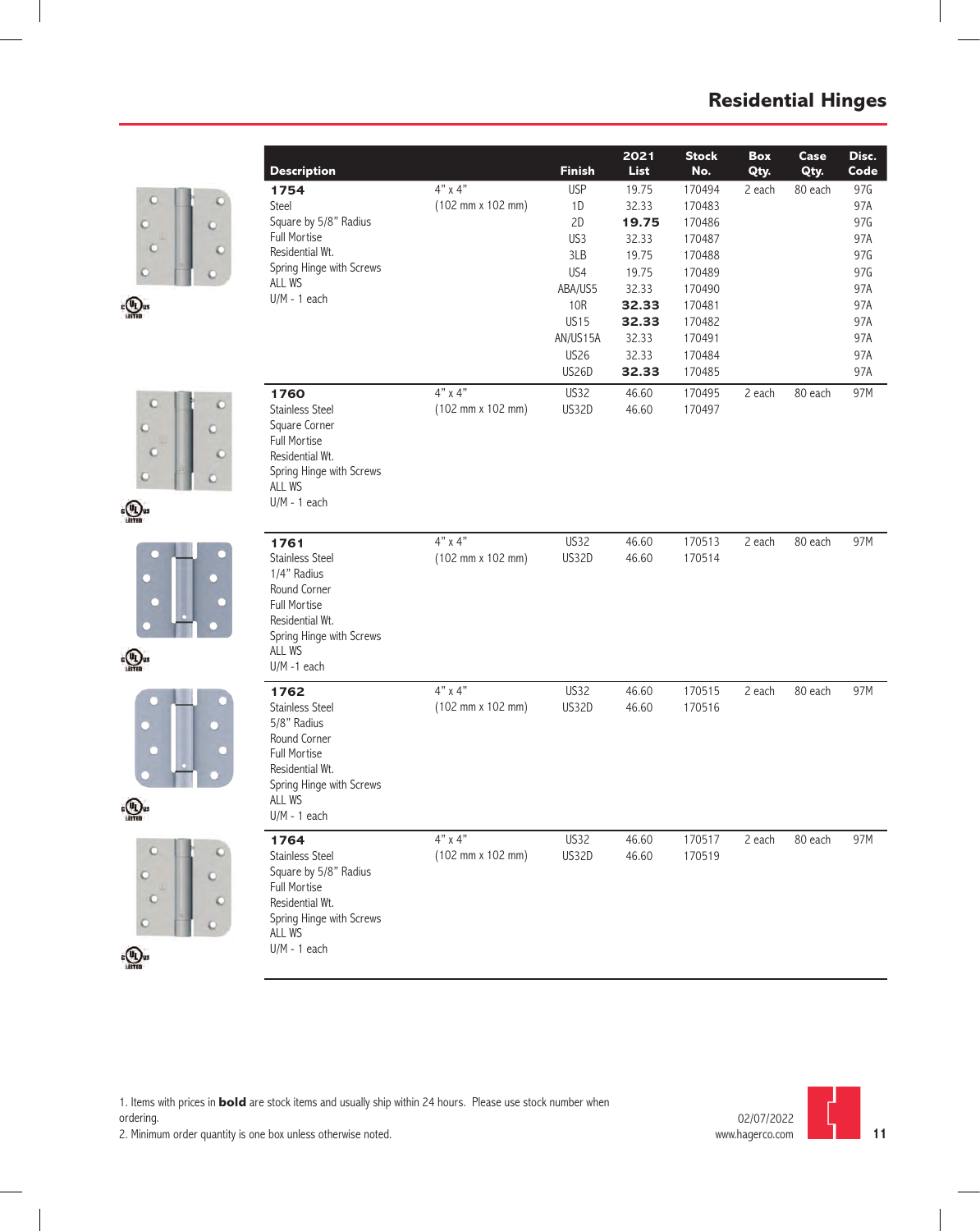









| <b>Description</b>                                                     |                                              | <b>Finish</b> | 2022<br><b>List</b> | <b>Stock</b><br>No. | <b>Box</b><br>Qty. | Case<br>Qty. | Disc.<br>Code |
|------------------------------------------------------------------------|----------------------------------------------|---------------|---------------------|---------------------|--------------------|--------------|---------------|
| 1816                                                                   | $4"$ x $4"$                                  | <b>USP</b>    | 2.99                | 060616              |                    | 100 each     | 93G           |
| <b>Steel</b>                                                           | $(102 \, \text{mm} \times 102 \, \text{mm})$ | 1D            | 6.98                | 073488              |                    |              | 93A           |
| Square by 5/8" Radius                                                  |                                              | 2D            | 2.99                | 071716              |                    |              | 93G           |
| <b>Full Mortise</b>                                                    |                                              | US3           | 6.98                | 060622              |                    |              | 93A           |
| Residential Wt.                                                        |                                              | 3LB           | 2.99                | 071713              |                    |              | 93G           |
| Plain Bearing                                                          |                                              | ABA/US5       | 6.98                | 060623              |                    |              | 93A           |
| Bulk Assembled Right Hand                                              |                                              | 10R           | 6.98                | 040441              |                    |              | 93C           |
|                                                                        |                                              | <b>US15</b>   | 6.98                | 073492              |                    |              | 93C           |
| U/M - Each - Bulk                                                      |                                              | AN/US15A      | 6.98                | 060619              |                    |              | 93A           |
|                                                                        |                                              | <b>US26</b>   | 6.98                | 060642              |                    |              | 93A           |
|                                                                        |                                              | <b>US26D</b>  | 6.98                | 073483              |                    |              | 93A           |
| <b>BB1816</b>                                                          | 4" x 4"                                      | US3           | 11.90               | 070306              | 2 each             | 50 each      | 92A           |
| Steel                                                                  | $(102 \, \text{mm} \times 102 \, \text{mm})$ | US4           | 7.66                | 070312              |                    |              | 92G           |
| Square by 5/8" Radius                                                  |                                              | ABA/US5       | 11.90               | 070258              |                    |              | 92A           |
| <b>Full Mortise</b>                                                    |                                              | 10R           | 11.90               | 041717              |                    |              | 92A           |
| Residential Wt.                                                        |                                              | <b>US15</b>   | 11.90               | 070289              |                    |              | 92A           |
| Ball Bearing with screws                                               |                                              | AN/US15A      | 11.90               | 070273              |                    |              | 92A           |
| Right Hand<br>$U/M - 1$ each                                           |                                              | <b>US26D</b>  | 11.90               | 070311              |                    |              | 92A           |
| 1817                                                                   | $4"$ x $4"$                                  | <b>USP</b>    | 2.99                | 071685              | $\overline{a}$     | 100 each     | 93G           |
| <b>Steel</b>                                                           | $(102 \, \text{mm} \times 102 \, \text{mm})$ | 1D            | 6.98                | 073477              |                    |              | 93A           |
| Square by 5/8" Radius                                                  |                                              | 2D            | 2.99                | 071690              |                    |              | 93G           |
| <b>Full Mortise</b>                                                    |                                              | US3           | 6.98                | 060608              |                    |              | 93A           |
| Residential Wt.                                                        |                                              | 3LB           | 2.99                | 071691              |                    |              | 93G           |
| Plain Bearing                                                          |                                              | <b>10R</b>    | 6.98                | 073484              |                    |              | 93C           |
| Bulk Assembled Left Hand                                               |                                              | <b>US15</b>   | 6.98                | 073476              |                    |              | 93C           |
| See style #2817 for Screws                                             |                                              | AN/US15A      | 6.98                | 073450              |                    |              | 93A           |
| U/M - Each - Bulk                                                      |                                              | <b>US26D</b>  | 6.98                | 073452              |                    |              | 93A           |
| <b>BB1817</b>                                                          |                                              | 2D            | 7.66                | 070498              | 2 each             | 50 each      |               |
| <b>Steel</b>                                                           | $4" \times 4"$                               | US3           | 11.90               | 070604              |                    |              | 92A           |
| Square by 5/8" Radius                                                  | $(102 \, \text{mm} \times 102 \, \text{mm})$ | US4           | 7.66                | 070612              |                    |              | 92G           |
| <b>Full Mortise</b>                                                    |                                              | ABA/US5       | 11.90               | 070534              |                    |              | 92A           |
| Residential Wt.                                                        |                                              | 10R           | 11.90               | 041720              |                    |              | 92A           |
| Ball Bearing with screws                                               |                                              | <b>US15</b>   | 11.90               | 070562              |                    |              | 92A           |
| Left Hand                                                              |                                              | AN/US15A      | 11.90               | 070556              |                    |              | 92A           |
| $U/M - 1$ each                                                         |                                              | <b>US26D</b>  | 11.90               | 070580              |                    |              | 92A           |
| 1818                                                                   | $4" \times 4"$                               | <b>USP</b>    | 4.30                | 071677              |                    | 100 each     | 9EG           |
| Steel                                                                  | (102 mm x 102 mm)                            | 3LB           | 4.30                | 071686              |                    |              | 9EG           |
| Square by 5/8" Radius                                                  |                                              | US4           | 4.30                | 060605              |                    |              |               |
| <b>Full Mortise</b>                                                    |                                              | <b>US15</b>   | 9.47                | 073447              |                    |              | 9EA           |
| Residential Wt.                                                        |                                              | AN/US15A      | 9.47                | 073445              |                    |              | 9EA           |
| Plain Bearing                                                          |                                              | <b>US26D</b>  | 9.47                | 073444              |                    |              | 9EA           |
| Bulk Assembled Right Hand<br>Safety Stud<br>See style #2817 for screws |                                              |               |                     |                     |                    |              |               |
| U/M - Each - Bulk                                                      |                                              |               |                     |                     |                    |              |               |



l,

1. Items with prices in **bold** are stock items and usually ship within 24 hours. Please use stock number when ordering.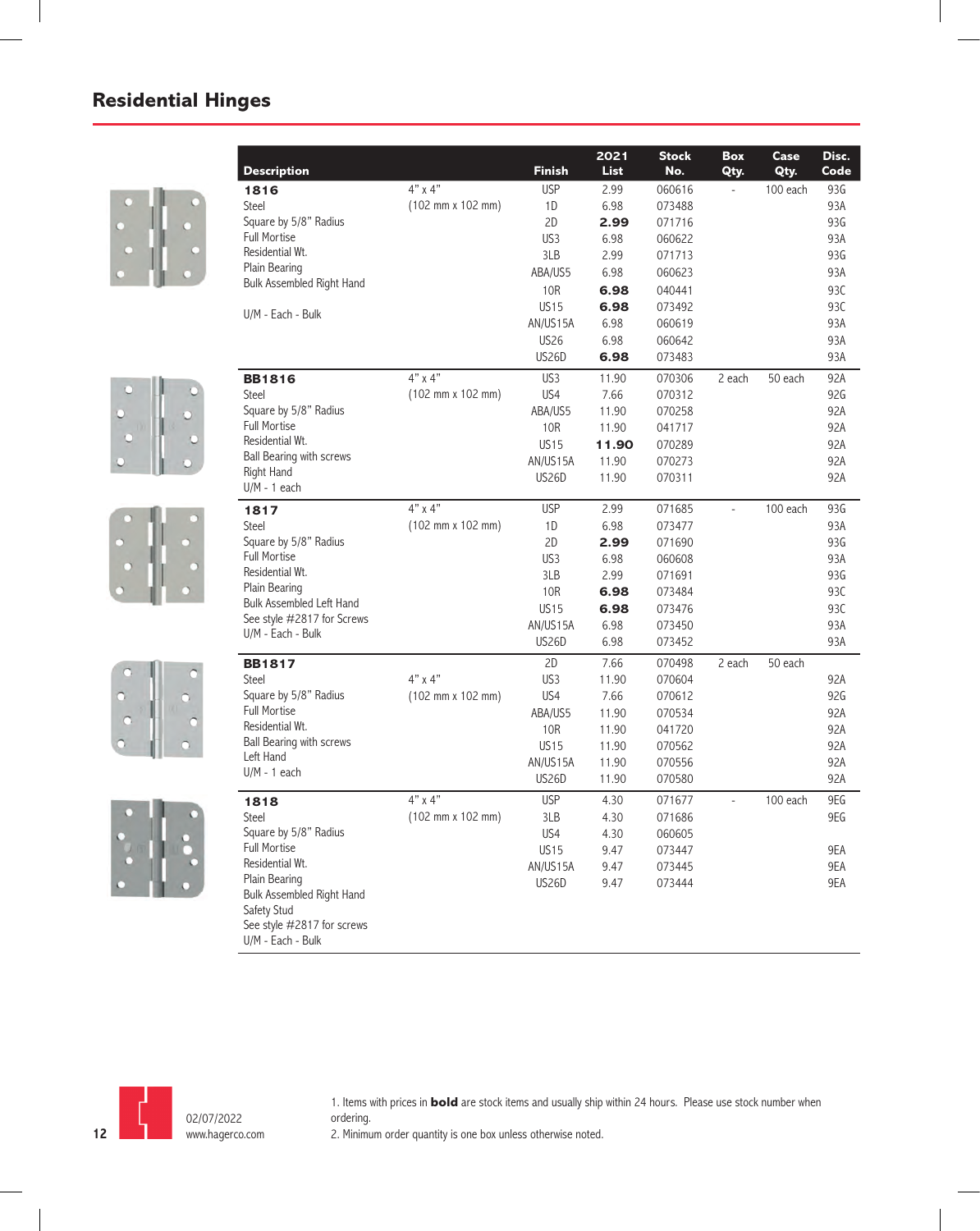



| <b>Description</b>                                 |                                              | <b>Finish</b>   | 2022<br><b>List</b> | <b>Stock</b><br>No. | Box<br>Qty.              | Case<br>Qty. | Disc.<br>Code |
|----------------------------------------------------|----------------------------------------------|-----------------|---------------------|---------------------|--------------------------|--------------|---------------|
| 1819                                               | $4"$ x $4"$                                  | <b>USP</b>      | 4.30                | 071679              | $\overline{\phantom{a}}$ | 100 each     | 9EG           |
| Steel                                              | (102 mm x 102 mm)                            | 3LB             | 4.30                | 071678              |                          |              | 9EG           |
| Square by 5/8" Radius                              |                                              | <b>10R</b>      | 9.47                | 040435              |                          |              | 9EA           |
| <b>Full Mortise</b>                                |                                              | <b>US15</b>     | 9.47                | 060606              |                          |              | 9EA           |
| Residential Wt.                                    |                                              | <b>US26D</b>    | 9.47                | 073439              |                          |              | 9EA           |
| Plain Bearing<br>Bulk Assembled Left Hand          |                                              |                 |                     |                     |                          |              |               |
| Safety Stud                                        |                                              |                 |                     |                     |                          |              |               |
| See style #2817 for screws                         |                                              |                 |                     |                     |                          |              |               |
| U/M - Each - Bulk                                  |                                              |                 |                     |                     |                          |              |               |
| <b>RC1841</b>                                      | $3-1/2"$ x 3-1/2"                            | <b>USP</b>      | 2.06                | 071673              | $\overline{a}$           | 100 each     | 83G           |
| Steel                                              | (89 mm x 89 mm)                              | 1D              | 5.92                | 073341              |                          |              | 83A           |
| 5/8" Radius                                        |                                              | 2D              | 2.06                | 071680              |                          |              | 83G           |
| Round Corner                                       |                                              | US3             | 5.92                | 073313              |                          |              | 83A           |
| <b>Full Mortise</b>                                |                                              | 3LB             | 2.06                | 071681              |                          |              | 83G           |
| Residential Wt.                                    |                                              | US4             | 2.06                | 071675              |                          |              | 83G           |
| Plain Bearing<br><b>Bulk Assembled with Screws</b> |                                              | ABA/US5         | 5.92                | 073195              |                          |              | 83A           |
| See style #2617 & #2817 for                        |                                              | US10A           | 5.92                | 073410              |                          |              | 83A           |
| screws                                             |                                              | <b>10R</b>      | 5.92                | 040429              |                          |              | 83C           |
| U/M - Each - Bulk                                  |                                              | <b>US15</b>     | 5.92                | 073344              |                          |              | 83C           |
|                                                    |                                              | AN/US15A        | 5.92                | 073191              |                          |              | 83A           |
|                                                    |                                              | <b>US26</b>     | 5.92                | 073332              |                          |              | 83A           |
|                                                    |                                              | <b>US26D</b>    | 5.92                | 073323              |                          |              | 83A           |
|                                                    | $4"$ x $4"$                                  | <b>USP</b>      | 2.99                | 071639              | $\overline{a}$           | 100 each     | 93G           |
|                                                    | $(102 \, \text{mm} \times 102 \, \text{mm})$ | 1D              | 6.98                | 073188              |                          |              | 93A           |
|                                                    |                                              | 2D              | 2.99                | 071671              |                          |              | 93G           |
|                                                    |                                              | US <sub>3</sub> | 6.98                | 073174              |                          |              | 93A           |
|                                                    |                                              | 3LB             | 2.99                | 071649              |                          |              | 93G           |
|                                                    |                                              | US4             | 2.99                | 071642              |                          |              | 93G           |
|                                                    |                                              | ABA/US5         | 6.98                | 073168              |                          |              | 93A           |
|                                                    |                                              | US10A           | 6.98                | 073192              |                          |              | 93A           |
|                                                    |                                              | <b>10R</b>      | 6.98                | 073186              |                          |              | 93C           |
|                                                    |                                              | <b>US15</b>     | 6.98                | 073187              |                          |              | 93C           |
|                                                    |                                              | AN/US15A        | 6.98                | 033565              |                          |              | 93A           |
|                                                    |                                              | <b>US26</b>     | 6.98                | 073189              |                          |              | 93A           |
|                                                    |                                              | <b>US26D</b>    | 6.98                | 073181              |                          |              | 93A           |

1. Items with prices in **bold** are stock items and usually ship within 24 hours. Please use stock number when ordering.

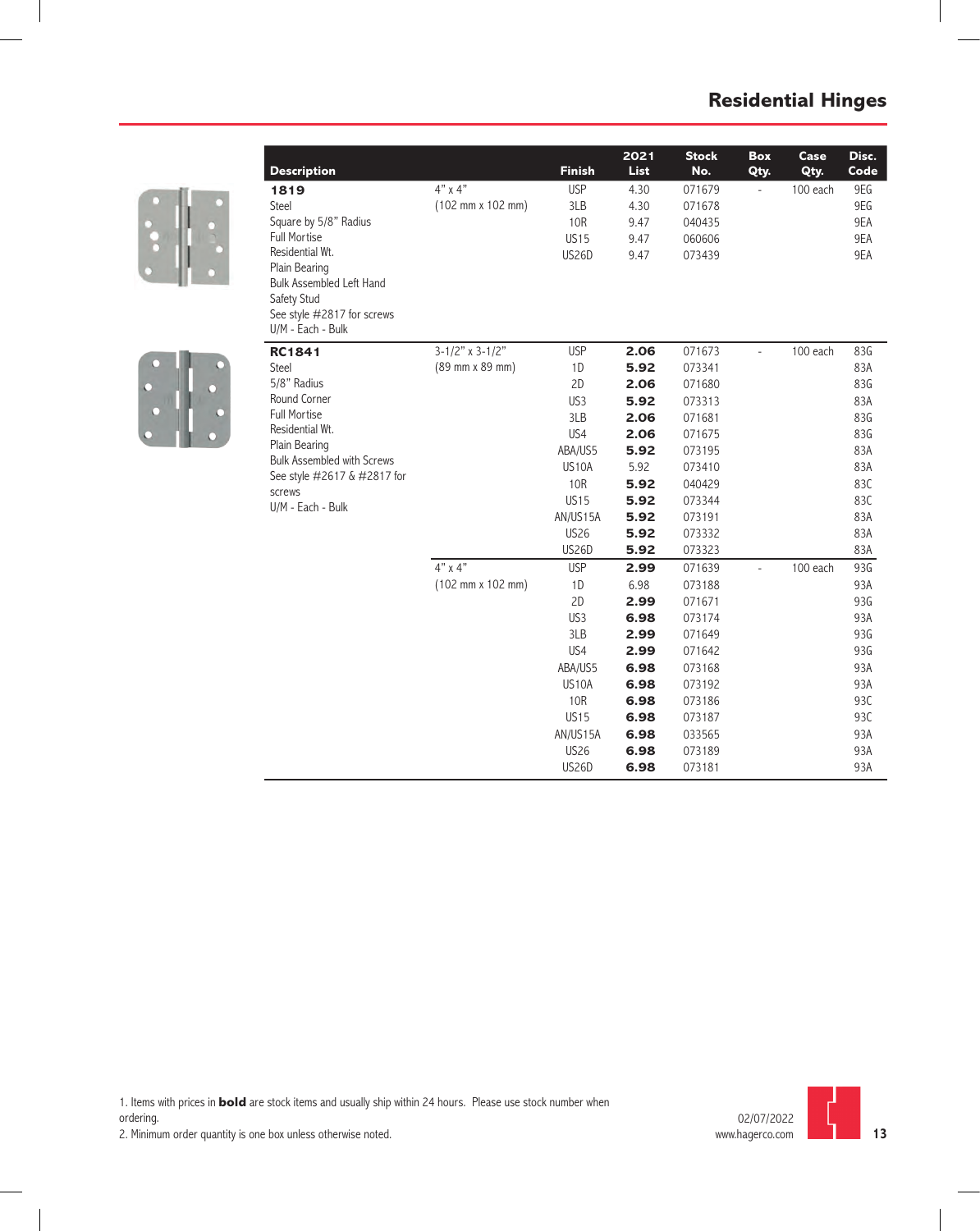

|                                                                                                                                                                                                                                                                                                                                                                                                                                                                                                                                                                                                                                                                                                                                                                                                                                                                                                                                                                                                                                                                                                                                                                                                                                                                                                                             |             | 2022  | <b>Stock</b> | Box                                                                           | Case    | Disc. |
|-----------------------------------------------------------------------------------------------------------------------------------------------------------------------------------------------------------------------------------------------------------------------------------------------------------------------------------------------------------------------------------------------------------------------------------------------------------------------------------------------------------------------------------------------------------------------------------------------------------------------------------------------------------------------------------------------------------------------------------------------------------------------------------------------------------------------------------------------------------------------------------------------------------------------------------------------------------------------------------------------------------------------------------------------------------------------------------------------------------------------------------------------------------------------------------------------------------------------------------------------------------------------------------------------------------------------------|-------------|-------|--------------|-------------------------------------------------------------------------------|---------|-------|
|                                                                                                                                                                                                                                                                                                                                                                                                                                                                                                                                                                                                                                                                                                                                                                                                                                                                                                                                                                                                                                                                                                                                                                                                                                                                                                                             |             |       | No.          |                                                                               |         | Code  |
| <b>RC1842</b>                                                                                                                                                                                                                                                                                                                                                                                                                                                                                                                                                                                                                                                                                                                                                                                                                                                                                                                                                                                                                                                                                                                                                                                                                                                                                                               |             |       | 029759       |                                                                               |         | 81G   |
|                                                                                                                                                                                                                                                                                                                                                                                                                                                                                                                                                                                                                                                                                                                                                                                                                                                                                                                                                                                                                                                                                                                                                                                                                                                                                                                             |             |       | 030857       |                                                                               |         | 81A   |
|                                                                                                                                                                                                                                                                                                                                                                                                                                                                                                                                                                                                                                                                                                                                                                                                                                                                                                                                                                                                                                                                                                                                                                                                                                                                                                                             |             |       | 029756       |                                                                               |         | 81G   |
|                                                                                                                                                                                                                                                                                                                                                                                                                                                                                                                                                                                                                                                                                                                                                                                                                                                                                                                                                                                                                                                                                                                                                                                                                                                                                                                             |             |       | 030851       |                                                                               |         | 81A   |
|                                                                                                                                                                                                                                                                                                                                                                                                                                                                                                                                                                                                                                                                                                                                                                                                                                                                                                                                                                                                                                                                                                                                                                                                                                                                                                                             |             |       | 029847       |                                                                               |         | 81G   |
|                                                                                                                                                                                                                                                                                                                                                                                                                                                                                                                                                                                                                                                                                                                                                                                                                                                                                                                                                                                                                                                                                                                                                                                                                                                                                                                             |             |       | 029757       |                                                                               |         | 81G   |
|                                                                                                                                                                                                                                                                                                                                                                                                                                                                                                                                                                                                                                                                                                                                                                                                                                                                                                                                                                                                                                                                                                                                                                                                                                                                                                                             |             |       | 030853       |                                                                               |         | 81A   |
| <b>Finish</b><br>List<br><b>Description</b><br>$3-1/2"$ x 3-1/2"<br><b>USP</b><br>2.24<br>(89 mm x 89 mm)<br>$1\,\mathrm{D}$<br>6.42<br>Steel<br>5/8" Radius<br>2D<br>2.24<br>Round Corner<br>US3<br>6.42<br><b>Full Mortise</b><br>3LB<br>2.24<br>Residential Wt.<br>US4<br>2.24<br>Plain Bearing with screws<br>ABA/US5<br>6.42<br>$U/M - 1$ each<br>US10A<br>6.42<br>10R<br>6.42<br><b>US15</b><br>6.42<br>AN/US15A<br>6.42<br><b>US26</b><br>6.42<br>US26D<br>6.42<br>$4"$ x $4"$<br><b>USP</b><br>3.30<br>(102 mm x 102 mm)<br>1D<br>7.60<br>2D<br>3.30<br>US3<br>7.60<br>3LB<br>3.30<br>US4<br>3.30<br>ABA/US5<br>7.60<br>US10A<br>7.60<br>10R<br>7.60<br><b>US15</b><br>7.60<br>7.60<br>AN/US15A<br><b>US26</b><br>7.60<br>US26D<br>7.60<br>$3-1/2"$ x $3-1/2"$<br>1D<br>10.78<br><b>RCBB1842</b><br>(89 mm x 89 mm)<br>US3<br>10.78<br>Steel<br>5/8" Radius<br>3LB<br>6.60<br>Round Corner<br>US4<br>6.60<br><b>Full Mortise</b><br>ABA/US5<br>10.78<br>Residential Wt.<br>US10A<br>10.78<br>Ball Bearing with screws<br>10R<br>10.78<br>$U/M - 1$ each<br><b>US15</b><br>10.78<br>AN/US15A<br>10.78<br><b>US26</b><br>10.78<br><b>US26D</b><br>10.78<br>$4"$ x $4"$<br>1D<br>11.90<br>2D<br>$(102 \, \text{mm} \times 102 \, \text{mm})$<br>7.66<br>US3<br>11.90<br>3LB<br>7.66<br>US4<br>7.66<br>ABA/US5<br>11.90 | 030843      |       |              | 81A                                                                           |         |       |
|                                                                                                                                                                                                                                                                                                                                                                                                                                                                                                                                                                                                                                                                                                                                                                                                                                                                                                                                                                                                                                                                                                                                                                                                                                                                                                                             | 042009      |       |              | 81C                                                                           |         |       |
|                                                                                                                                                                                                                                                                                                                                                                                                                                                                                                                                                                                                                                                                                                                                                                                                                                                                                                                                                                                                                                                                                                                                                                                                                                                                                                                             |             |       | 030856       |                                                                               |         | 81C   |
|                                                                                                                                                                                                                                                                                                                                                                                                                                                                                                                                                                                                                                                                                                                                                                                                                                                                                                                                                                                                                                                                                                                                                                                                                                                                                                                             |             |       | 030859       |                                                                               |         | 81A   |
|                                                                                                                                                                                                                                                                                                                                                                                                                                                                                                                                                                                                                                                                                                                                                                                                                                                                                                                                                                                                                                                                                                                                                                                                                                                                                                                             |             |       | 030845       |                                                                               |         | 81A   |
|                                                                                                                                                                                                                                                                                                                                                                                                                                                                                                                                                                                                                                                                                                                                                                                                                                                                                                                                                                                                                                                                                                                                                                                                                                                                                                                             |             |       | 030846       |                                                                               |         | 81A   |
|                                                                                                                                                                                                                                                                                                                                                                                                                                                                                                                                                                                                                                                                                                                                                                                                                                                                                                                                                                                                                                                                                                                                                                                                                                                                                                                             |             |       | 029774       | 2 each                                                                        | 50 each | 91G   |
|                                                                                                                                                                                                                                                                                                                                                                                                                                                                                                                                                                                                                                                                                                                                                                                                                                                                                                                                                                                                                                                                                                                                                                                                                                                                                                                             |             |       | 032899       |                                                                               |         | 91A   |
|                                                                                                                                                                                                                                                                                                                                                                                                                                                                                                                                                                                                                                                                                                                                                                                                                                                                                                                                                                                                                                                                                                                                                                                                                                                                                                                             |             |       | 029769       |                                                                               |         | 91G   |
|                                                                                                                                                                                                                                                                                                                                                                                                                                                                                                                                                                                                                                                                                                                                                                                                                                                                                                                                                                                                                                                                                                                                                                                                                                                                                                                             |             |       | 033312       |                                                                               |         | 91A   |
|                                                                                                                                                                                                                                                                                                                                                                                                                                                                                                                                                                                                                                                                                                                                                                                                                                                                                                                                                                                                                                                                                                                                                                                                                                                                                                                             |             |       | 029771       |                                                                               |         | 91G   |
|                                                                                                                                                                                                                                                                                                                                                                                                                                                                                                                                                                                                                                                                                                                                                                                                                                                                                                                                                                                                                                                                                                                                                                                                                                                                                                                             |             |       | 029770       |                                                                               |         | 91G   |
|                                                                                                                                                                                                                                                                                                                                                                                                                                                                                                                                                                                                                                                                                                                                                                                                                                                                                                                                                                                                                                                                                                                                                                                                                                                                                                                             |             |       | 033313       | Qty.<br>Qty.<br>2 each<br>100 each<br>2 each<br>100 each<br>2 each<br>50 each | 91A     |       |
|                                                                                                                                                                                                                                                                                                                                                                                                                                                                                                                                                                                                                                                                                                                                                                                                                                                                                                                                                                                                                                                                                                                                                                                                                                                                                                                             |             |       | 033309       |                                                                               |         | 91A   |
|                                                                                                                                                                                                                                                                                                                                                                                                                                                                                                                                                                                                                                                                                                                                                                                                                                                                                                                                                                                                                                                                                                                                                                                                                                                                                                                             |             |       | 042010       |                                                                               |         | 91C   |
|                                                                                                                                                                                                                                                                                                                                                                                                                                                                                                                                                                                                                                                                                                                                                                                                                                                                                                                                                                                                                                                                                                                                                                                                                                                                                                                             |             |       | 032898       |                                                                               |         | 91C   |
|                                                                                                                                                                                                                                                                                                                                                                                                                                                                                                                                                                                                                                                                                                                                                                                                                                                                                                                                                                                                                                                                                                                                                                                                                                                                                                                             |             |       | 033314       |                                                                               |         | 91A   |
|                                                                                                                                                                                                                                                                                                                                                                                                                                                                                                                                                                                                                                                                                                                                                                                                                                                                                                                                                                                                                                                                                                                                                                                                                                                                                                                             |             |       | 033310       |                                                                               |         | 91A   |
|                                                                                                                                                                                                                                                                                                                                                                                                                                                                                                                                                                                                                                                                                                                                                                                                                                                                                                                                                                                                                                                                                                                                                                                                                                                                                                                             |             |       | 033311       |                                                                               |         | 91A   |
|                                                                                                                                                                                                                                                                                                                                                                                                                                                                                                                                                                                                                                                                                                                                                                                                                                                                                                                                                                                                                                                                                                                                                                                                                                                                                                                             |             |       | 084215       |                                                                               |         | 82A   |
|                                                                                                                                                                                                                                                                                                                                                                                                                                                                                                                                                                                                                                                                                                                                                                                                                                                                                                                                                                                                                                                                                                                                                                                                                                                                                                                             |             |       | 034363       |                                                                               |         | 82A   |
|                                                                                                                                                                                                                                                                                                                                                                                                                                                                                                                                                                                                                                                                                                                                                                                                                                                                                                                                                                                                                                                                                                                                                                                                                                                                                                                             |             |       | 034375       |                                                                               |         | 82G   |
|                                                                                                                                                                                                                                                                                                                                                                                                                                                                                                                                                                                                                                                                                                                                                                                                                                                                                                                                                                                                                                                                                                                                                                                                                                                                                                                             |             |       | 034374       |                                                                               |         | 82G   |
|                                                                                                                                                                                                                                                                                                                                                                                                                                                                                                                                                                                                                                                                                                                                                                                                                                                                                                                                                                                                                                                                                                                                                                                                                                                                                                                             |             |       | 034367       |                                                                               |         | 82A   |
|                                                                                                                                                                                                                                                                                                                                                                                                                                                                                                                                                                                                                                                                                                                                                                                                                                                                                                                                                                                                                                                                                                                                                                                                                                                                                                                             |             |       | 034366       |                                                                               |         | 82A   |
|                                                                                                                                                                                                                                                                                                                                                                                                                                                                                                                                                                                                                                                                                                                                                                                                                                                                                                                                                                                                                                                                                                                                                                                                                                                                                                                             |             |       | 042006       |                                                                               |         | 82A   |
|                                                                                                                                                                                                                                                                                                                                                                                                                                                                                                                                                                                                                                                                                                                                                                                                                                                                                                                                                                                                                                                                                                                                                                                                                                                                                                                             |             |       | 034370       |                                                                               |         | 82A   |
|                                                                                                                                                                                                                                                                                                                                                                                                                                                                                                                                                                                                                                                                                                                                                                                                                                                                                                                                                                                                                                                                                                                                                                                                                                                                                                                             |             |       | 034371       |                                                                               |         | 82A   |
|                                                                                                                                                                                                                                                                                                                                                                                                                                                                                                                                                                                                                                                                                                                                                                                                                                                                                                                                                                                                                                                                                                                                                                                                                                                                                                                             |             |       | 034364       |                                                                               |         | 82A   |
|                                                                                                                                                                                                                                                                                                                                                                                                                                                                                                                                                                                                                                                                                                                                                                                                                                                                                                                                                                                                                                                                                                                                                                                                                                                                                                                             |             |       | 034365       |                                                                               |         | 82A   |
|                                                                                                                                                                                                                                                                                                                                                                                                                                                                                                                                                                                                                                                                                                                                                                                                                                                                                                                                                                                                                                                                                                                                                                                                                                                                                                                             |             |       | 084231       |                                                                               |         | 92A   |
|                                                                                                                                                                                                                                                                                                                                                                                                                                                                                                                                                                                                                                                                                                                                                                                                                                                                                                                                                                                                                                                                                                                                                                                                                                                                                                                             |             |       | 034526       |                                                                               |         | 92G   |
|                                                                                                                                                                                                                                                                                                                                                                                                                                                                                                                                                                                                                                                                                                                                                                                                                                                                                                                                                                                                                                                                                                                                                                                                                                                                                                                             |             |       | 034515       |                                                                               |         | 92A   |
|                                                                                                                                                                                                                                                                                                                                                                                                                                                                                                                                                                                                                                                                                                                                                                                                                                                                                                                                                                                                                                                                                                                                                                                                                                                                                                                             |             |       | 034528       |                                                                               |         | 92G   |
|                                                                                                                                                                                                                                                                                                                                                                                                                                                                                                                                                                                                                                                                                                                                                                                                                                                                                                                                                                                                                                                                                                                                                                                                                                                                                                                             |             |       | 034527       |                                                                               |         | 92G   |
|                                                                                                                                                                                                                                                                                                                                                                                                                                                                                                                                                                                                                                                                                                                                                                                                                                                                                                                                                                                                                                                                                                                                                                                                                                                                                                                             |             |       | 034520       |                                                                               |         | 92A   |
|                                                                                                                                                                                                                                                                                                                                                                                                                                                                                                                                                                                                                                                                                                                                                                                                                                                                                                                                                                                                                                                                                                                                                                                                                                                                                                                             | US10A       | 11.90 | 034519       |                                                                               |         | 92A   |
|                                                                                                                                                                                                                                                                                                                                                                                                                                                                                                                                                                                                                                                                                                                                                                                                                                                                                                                                                                                                                                                                                                                                                                                                                                                                                                                             | <b>10R</b>  | 11.90 | 042007       |                                                                               |         | 92A   |
|                                                                                                                                                                                                                                                                                                                                                                                                                                                                                                                                                                                                                                                                                                                                                                                                                                                                                                                                                                                                                                                                                                                                                                                                                                                                                                                             | <b>US15</b> | 11.90 | 034523       |                                                                               |         | 92A   |
|                                                                                                                                                                                                                                                                                                                                                                                                                                                                                                                                                                                                                                                                                                                                                                                                                                                                                                                                                                                                                                                                                                                                                                                                                                                                                                                             | AN/US15A    | 11.90 |              |                                                                               |         | 92A   |
|                                                                                                                                                                                                                                                                                                                                                                                                                                                                                                                                                                                                                                                                                                                                                                                                                                                                                                                                                                                                                                                                                                                                                                                                                                                                                                                             |             |       | 034524       |                                                                               |         |       |
|                                                                                                                                                                                                                                                                                                                                                                                                                                                                                                                                                                                                                                                                                                                                                                                                                                                                                                                                                                                                                                                                                                                                                                                                                                                                                                                             | <b>US26</b> | 11.90 | 034516       |                                                                               |         | 92A   |
|                                                                                                                                                                                                                                                                                                                                                                                                                                                                                                                                                                                                                                                                                                                                                                                                                                                                                                                                                                                                                                                                                                                                                                                                                                                                                                                             | US26D       | 11.90 | 034518       |                                                                               |         | 92A   |





1. Items with prices in **bold** are stock items and usually ship within 24 hours. Please use stock number when ordering.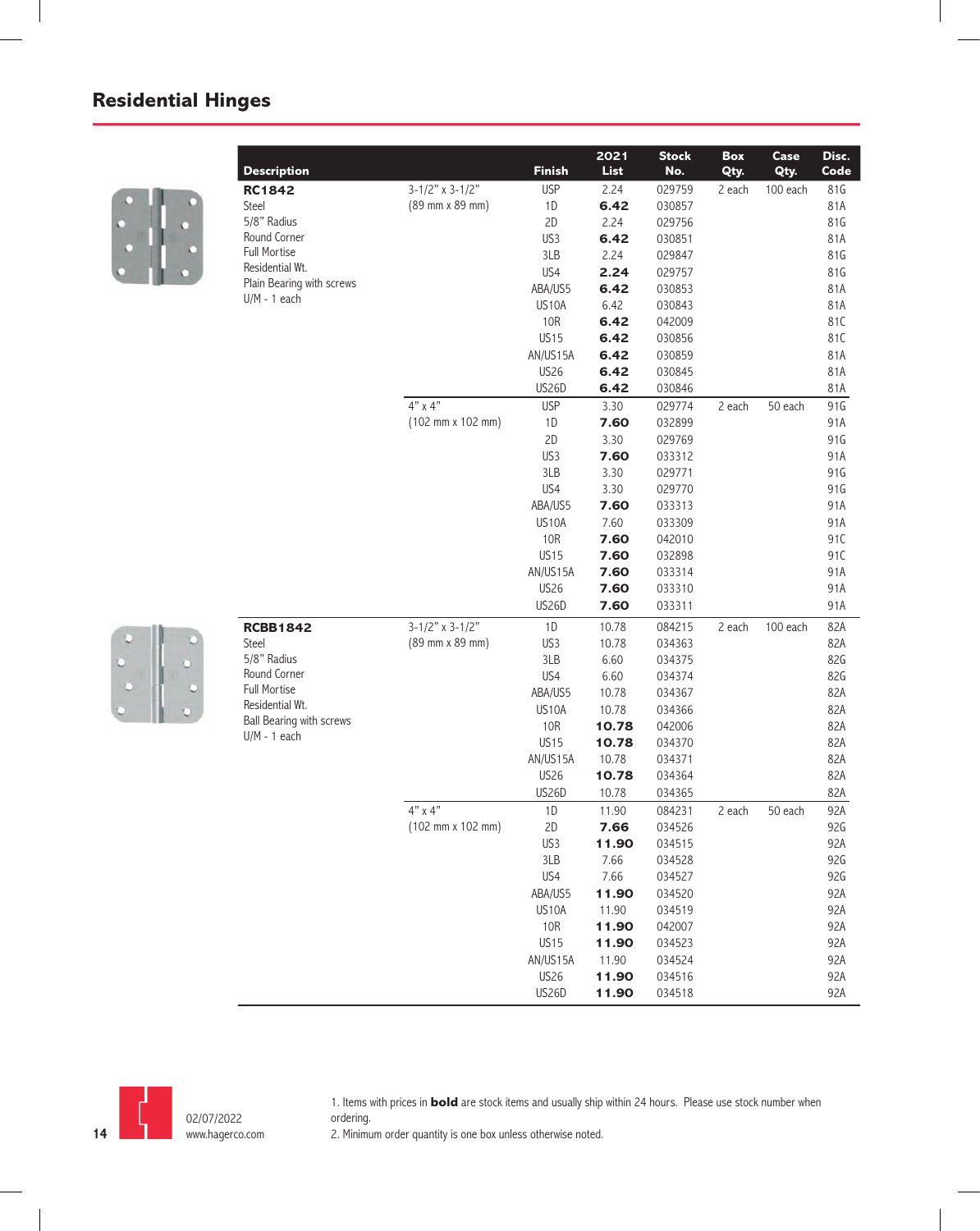









|                                  |                                              |                 | 2022        | <b>Stock</b> | Box           | Case     | Disc. |
|----------------------------------|----------------------------------------------|-----------------|-------------|--------------|---------------|----------|-------|
| <b>Description</b>               |                                              | <b>Finish</b>   | <b>List</b> | No.          | Qty.          | Qty.     | Code  |
| <b>RC1843</b>                    | 4" x 4"                                      | US <sub>3</sub> | 9.47        | 033649       | 2 each        | 50 each  | 9DA   |
| Steel                            | $(102 \, \text{mm} \times 102 \, \text{mm})$ | 3LB             | 4.24        | 081897       |               |          | 9DG   |
| 5/8" Radius                      |                                              | US4             | 4.24        | 081896       |               |          | 9DG   |
| Round Corner                     |                                              | ABA/US5         | 9.47        | 036149       |               |          | 9DA   |
| <b>Full Mortise</b>              |                                              | 10R             | 9.47        | 042014       |               |          | 9DA   |
| Residential Wt.                  |                                              | <b>US15</b>     | 9.47        | 081894       |               |          | 9DA   |
| Plain bearing with screws        |                                              | AN/US15A        | 9.47        | 081898       |               |          | 9DA   |
| Safety Stud                      |                                              | <b>US26</b>     | 9.47        | 081895       |               |          | 9DA   |
| $U/M - 1$ each                   |                                              | <b>US26D</b>    | 9.47        | 037158       |               |          | 9DA   |
| <b>RC1843</b>                    | $4" \times 4"$                               | <b>USP</b>      | 4.30        | 033589       | $\frac{1}{2}$ | 100 each | 9EG   |
| Steel                            | $(102 \, \text{mm} \times 102 \, \text{mm})$ | 2D              | 4.30        | 060571       |               |          | 9EG   |
| 5/8" Radius                      |                                              | US3             | 9.47        | 037028       |               |          | 9EA   |
| Round Corner                     |                                              | ABA/US5         | 9.47        | 060565       |               |          | 9EA   |
| <b>Full Mortise</b>              |                                              | 10R             | 9.47        | 129302       |               |          | 9EA   |
| Residential Wt.                  |                                              | <b>US15</b>     | 9.47        | 060597       |               |          | 9EA   |
| Bulk Assembled with screws       |                                              | <b>US26</b>     | 9.47        | 060593       |               |          | 9EA   |
| See style #2817                  |                                              | <b>US26D</b>    | 9.47        | 126537       |               |          | 9EA   |
| Safety Stud<br>U/M - Each - Bulk |                                              |                 |             |              |               |          |       |
| <b>RC1846</b>                    | $4" \times 4"$                               | 2D              | 4.80        | 033651       | 2 each        | 50 each  | 9AG   |
| Steel                            | $(102 \, \text{mm} \times 102 \, \text{mm})$ | US3             | 12.40       | 033844       |               |          | 9AA   |
| 5/8" Radius                      |                                              | <b>US26D</b>    | 12.40       | 033843       |               |          | 9AA   |
| Round Corner                     |                                              |                 |             |              |               |          |       |
| <b>Full Mortise</b>              |                                              |                 |             |              |               |          |       |
| Residential Wt.                  |                                              |                 |             |              |               |          |       |
| Plain Bearing with screws        |                                              |                 |             |              |               |          |       |
| <b>Riveted Pin</b>               |                                              |                 |             |              |               |          |       |
| $U/M - 1$ each                   |                                              |                 |             |              |               |          |       |
| <b>RC1846</b>                    | $4" \times 4"$                               | <b>USP</b>      | 4.80        | 071618       | $\frac{1}{2}$ | 100 each | 9BG   |
| <b>Steel</b>                     | (102 mm x 102 mm)                            | 2D              | 4.80        | 071634       |               |          | 9BG   |
| 5/8" Radius                      |                                              | US <sub>3</sub> | 8.85        | 072996       |               |          | 9BA   |
| Round Corner                     |                                              | 3LB             | 4.80        | 029579       |               |          | 9BG   |
| Full Mortise                     |                                              | 10R             | 8.85        | 040422       |               |          | 9BA   |
| Residential Wt.                  |                                              | <b>US15</b>     | 8.85        | 073003       |               |          | 9BA   |
| Plain Bearing                    |                                              | AN/US15A        | 8.85        | 072986       |               |          | 9BA   |
| Bulk assembled with screws       |                                              | <b>US26</b>     | 8.85        | 072999       |               |          | 9BA   |
| See style #2817 for screws       |                                              | <b>US26D</b>    | 8.85        | 072994       |               |          | 9BA   |
| Riveted Pin<br>U/M - Each - Bulk |                                              | 1D              | 8.85        | 073004       |               |          | 9BA   |
| <b>RC1847</b>                    | $4"$ x $4"$                                  | <b>USP</b>      | 4.80        | 033658       | 2 each        | 50 each  | 9AG   |
| Steel                            | (102 mm x 102 mm)                            | 2D              | 4.80        | 033654       |               |          | 9AG   |
| Square by 5/8" Radius            |                                              | US3             | 12.40       | 037777       |               |          | 9AA   |
| <b>Full Mortise</b>              |                                              |                 |             |              |               |          |       |
| Residential Wt.                  |                                              |                 |             |              |               |          |       |
| Plain Bearing with screws        |                                              |                 |             |              |               |          |       |
| <b>Riveted Pin</b>               |                                              |                 |             |              |               |          |       |
| $U/M - 1$ each                   |                                              |                 |             |              |               |          |       |

1. Items with prices in **bold** are stock items and usually ship within 24 hours. Please use stock number when ordering.



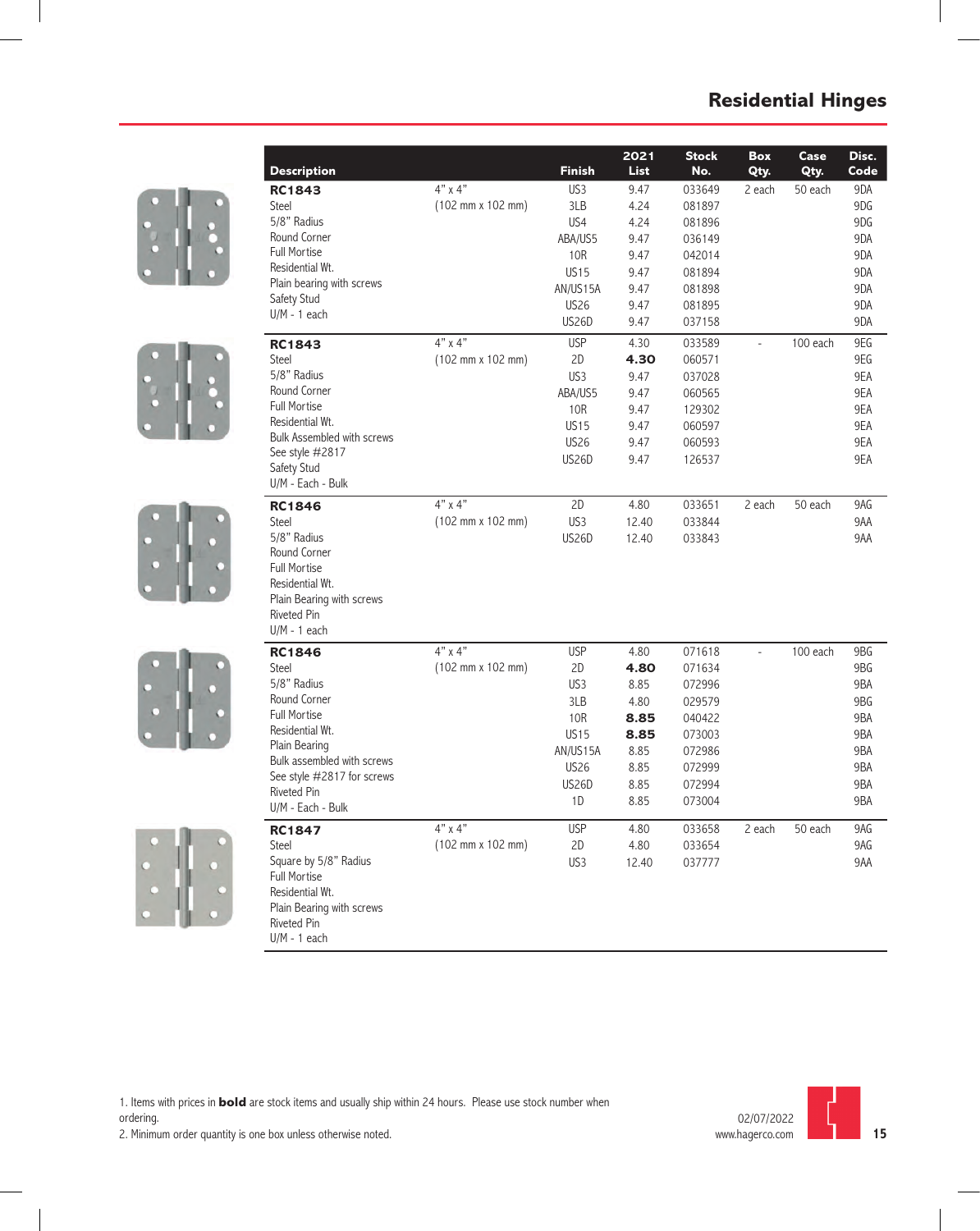



**MACACACACACAC** 





1. Items with prices in **bold** are stock items and usually ship within 24 hours. Please use stock number when ordering. 2. Minimum order quantity is one box unless otherwise noted.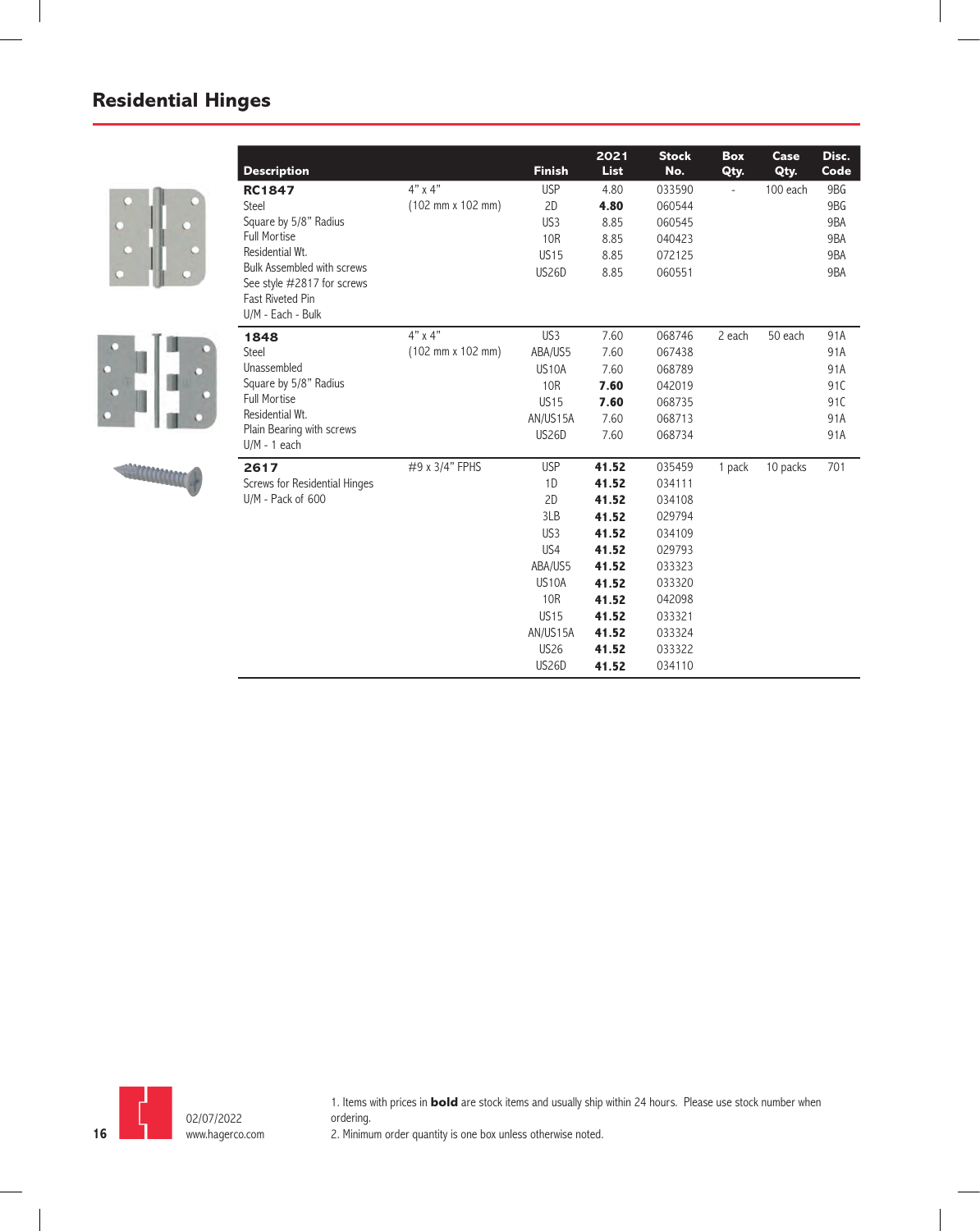

| <b>Description</b>                   |                   | <b>Finish</b> | 2022<br><b>List</b> | <b>Stock</b><br>No. | Box<br>Qty.    | Case<br>Qty.   | Disc.<br>Code |
|--------------------------------------|-------------------|---------------|---------------------|---------------------|----------------|----------------|---------------|
| 2817                                 | #9 x 3/4" FPHS    | <b>USP</b>    | 55.36               | 033385              | 1 pack         | 10 packs       | 701           |
| Screws for Residential Hinges        |                   | 1D            | 55.36               | 034124              |                |                |               |
| U/M - Pack of 800                    |                   | 2D            | 55.36               | 034129              |                |                |               |
|                                      |                   | 3LB           | 55.36               | 029796              |                |                |               |
|                                      |                   | US3           | 55.36               | 033384              |                |                |               |
|                                      |                   | US4           | 55.36               | 029795              |                |                |               |
|                                      |                   | ABA/US5       | 55.36               | 034126              |                |                |               |
|                                      |                   | US10A         | 55.36               | 034303              |                |                |               |
|                                      |                   | 10R           | 55.36               | 042099              |                |                |               |
|                                      |                   | <b>US15</b>   | 55.36               | 034302              |                |                |               |
|                                      |                   | AN/US15A      | 55.36               | 034123              |                |                |               |
|                                      |                   | <b>US26</b>   | 55.36               | 033327              |                |                |               |
|                                      |                   | <b>US26D</b>  | 55.36               | 033329              |                |                |               |
|                                      | #9 X 1" FPHS      | <b>USP</b>    | 52.58               | 033386              | 1 pack         | 10 packs       | 701           |
|                                      |                   | 1D            | 52.58               | 037331              |                |                |               |
|                                      |                   | 2D            | 52.58               | 035480              |                |                |               |
|                                      |                   | 3LB           | 52.58               | 029798              |                |                |               |
|                                      |                   | US3           | 52.58               | 033387              |                |                |               |
|                                      |                   | US4           | 52.58               | 029797              |                |                |               |
|                                      |                   | ABA/US5       | 52.58               | 035550              |                |                |               |
|                                      |                   | US10A         | 52.58               | 035461              |                |                |               |
|                                      |                   | <b>10R</b>    | 52.58               | 042100              |                |                |               |
|                                      |                   | <b>US15</b>   | 52.58               | 036448              |                |                |               |
|                                      |                   | AN/US15A      | 52.58               | 035556              |                |                |               |
|                                      |                   | <b>US26</b>   | 52.58               | 035582              |                |                |               |
|                                      |                   | <b>US26D</b>  | 52.58               | 033388              |                |                |               |
|                                      | #9 x 2-1/2" FPHS  | <b>USP</b>    | 69.47               | 048598              | 1 pack         | $\overline{a}$ | 701           |
|                                      | #10 x 2-1/2" FPHS | 2D            | 69.47               | 048601              | 1 pack         | $\overline{a}$ | 701           |
| 7741                                 | $3-1/2"$ x 3-1/2" | 2D            | 2.06                | 029502              |                | 100 each       | 83G           |
| Steel                                | (89 mm x 89 mm)   | 3LB           | 2.06                | 071615              |                |                | 83G           |
| 1/4" Radius                          |                   | US4           | 2.06                | 045632              |                |                | 83G           |
| Round Corner                         |                   | 10R           | 5.92                | 072122              |                |                | 83C           |
| <b>Full Mortise</b>                  |                   | <b>US15</b>   | 5.92                | 072118              |                |                | 83C           |
| Residential Wt.                      |                   | AN/US15A      | 5.92                | 050817              |                |                | 83A           |
| Plain Bearing                        |                   | <b>US26</b>   | 5.92                | 060536              |                |                | 83A           |
| See style #2617 & #2817 for          |                   | <b>US26D</b>  | 5.92                | 060531              |                |                | 83A           |
| screws<br>Bulk Unassembled with pins | $4" \times 4"$    | 2D            | 2.93                | 060520              | $\overline{a}$ | 100 each       | 93G           |
| U/M - Each - Bulk                    | (102 x 102 mm)    | 3LB           | 2.93                | 060521              |                |                | 93G           |
|                                      |                   | US4           | 2.93                | 060513              |                |                | 93G           |
|                                      |                   | <b>10R</b>    | 6.98                | 060516              |                |                | 93C           |
|                                      |                   | <b>US15</b>   | 6.98                | 060517              |                |                | 93C           |
|                                      |                   | AN/US15A      | 6.98                | 051297              |                |                | 93A           |
|                                      |                   | <b>US26</b>   | 6.98                | 060518              |                |                | 93A           |



1. Items with prices in **bold** are stock items and usually ship within 24 hours. Please use stock number when

ordering.

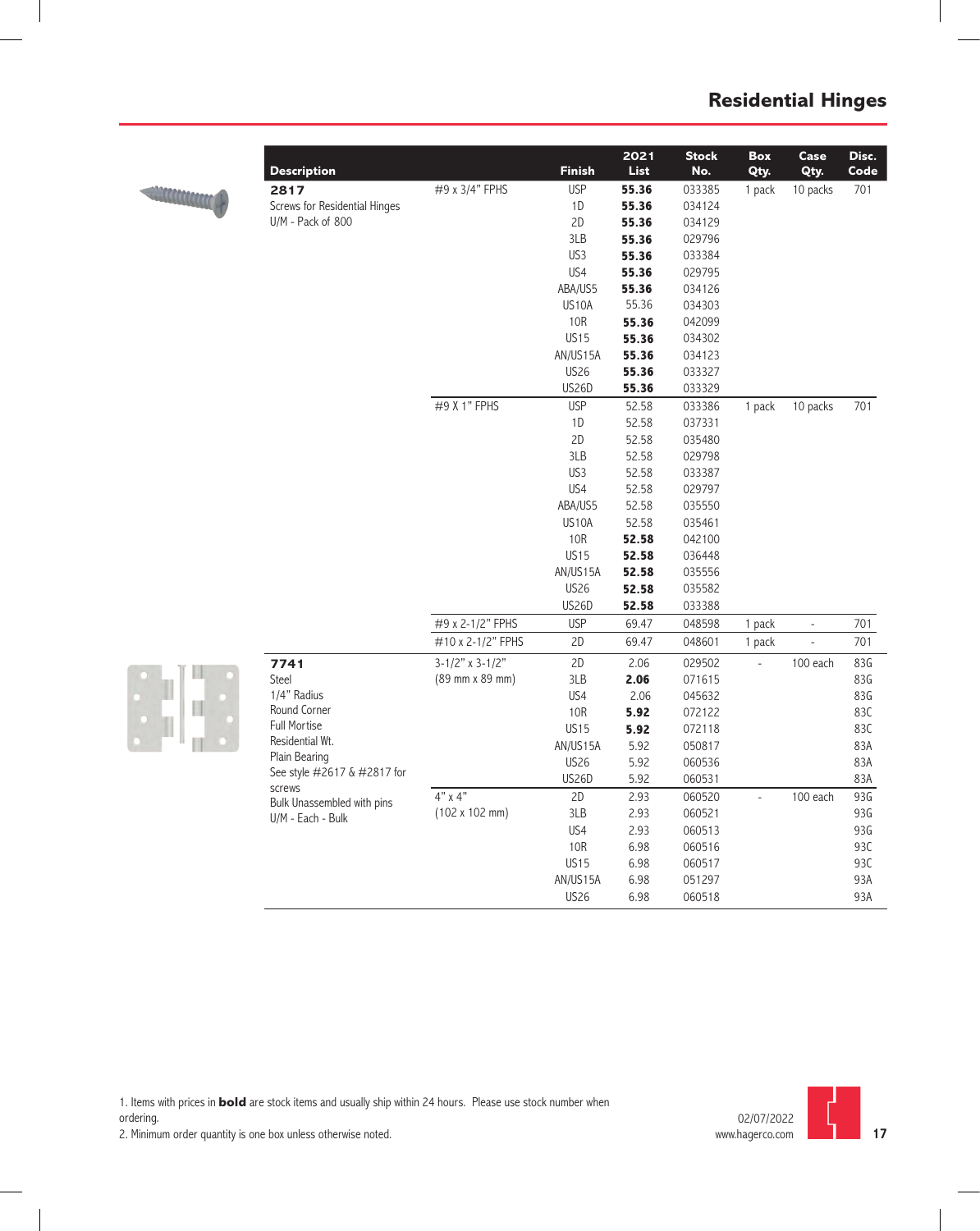|   | <b>Description</b>                          |                   | <b>Finish</b> | 2022<br><b>List</b> | <b>Stock</b><br>No. | <b>Box</b><br>Qty.       | Case<br>Qty.       | Disc.<br>Code |
|---|---------------------------------------------|-------------------|---------------|---------------------|---------------------|--------------------------|--------------------|---------------|
| Ш | 8741                                        | $3-1/2"$ x 3-1/2" | 2D            | 2.99                | 061574              | $\overline{\phantom{a}}$ | 100 each           | 83G           |
|   | Steel                                       | (89 mm x 89 mm)   | 3LB           | 2.06                | 029497              |                          |                    | 83G           |
|   | 5/8" Radius                                 |                   | <b>10R</b>    | 5.92                | 061592              |                          |                    | 83A           |
|   | Round Corner                                |                   | <b>US15</b>   | 5.92                | 061572              |                          |                    | 83C           |
|   | <b>Full Mortise</b>                         | $4" \times 4"$    | <b>10R</b>    | 6.98                | 040623              |                          |                    | 93C           |
|   | Residential Wt.<br>Plain Bearing            | (102 mm x 102 mm) | <b>US15</b>   | 6.98                | 061556              |                          |                    | 93C           |
|   | Bulk Unassembled with pins                  |                   |               |                     |                     |                          |                    |               |
|   | See style #2617 & #2817 for                 |                   |               |                     |                     |                          |                    |               |
|   | screws                                      |                   |               |                     |                     |                          |                    |               |
|   | U/M - Each - Bulk                           |                   |               |                     |                     |                          |                    |               |
|   | 8744                                        | $4" \times 4"$    | <b>USP</b>    | 2.99                | 071599              |                          | 100 each           | 93G           |
|   | Steel                                       | (102 mm x 102 mm) | 1D            | 6.98                | 072097              |                          |                    |               |
|   | Square by 5/8" Radius                       |                   | 2D            | 2.99                | 071610              |                          |                    | 93G           |
|   | <b>Full Mortise</b>                         |                   | 3LB           | 2.99                | 071611              |                          |                    | 93G           |
|   | Residential Wt.                             |                   | US4           | 6.98                | 071607              |                          |                    | 93G           |
|   | Plain Bearing<br>Bulk Unassembled with pins |                   | <b>10R</b>    | 6.98                | 072113              |                          |                    | 93C           |
|   | See style #2817 for screws                  |                   | <b>US15</b>   | 6.98                | 072109              |                          |                    | 93C           |
|   | U/M - Each - Bulk                           |                   | <b>US26D</b>  | 6.98                | 072090              |                          |                    | 93A           |
|   | 8746                                        |                   | 1D            | 9.47                | 060492              | $\overline{\phantom{a}}$ | 100 each           | 9EA           |
|   | Steel                                       | $4"$ x $4"$       | 2D            | 4.30                | 060487              |                          |                    | 9EG           |
|   | Square by 5/8" Radius                       | (102 mm x 102 mm) | US4           | 4.30                | 060479              |                          |                    | 9EG           |
|   | <b>Full Mortise</b>                         |                   | ABA/US5       | 9.47                | 060475              |                          |                    | 9EA           |
|   | Residential Wt.                             |                   | <b>US15</b>   | 9.47                | 060502              |                          |                    | 9EA           |
|   | Plain Bearing                               |                   | <b>10R</b>    | 9.47                | 040415              |                          |                    | 9EA           |
|   | Safety Stud<br>Bulk Unassembled with pins   |                   |               |                     |                     |                          |                    |               |
|   | See style #2817 for screws                  |                   |               |                     |                     |                          |                    |               |
|   | U/M - Each - Bulk                           |                   |               |                     |                     |                          |                    |               |
|   | 1700                                        | $3-1/2"$ (89 mm)  | 2D            | 0.81                | 038152              |                          | 100 each 1000 each | 900           |
|   | Pins for Residential Wt.                    |                   | <b>US15</b>   | 0.81                | 038173              |                          |                    |               |
|   | Plain Bearing Hinges                        |                   | <b>US26D</b>  | 0.81                | 038174              |                          |                    |               |
|   | Sold full box qty                           | 4" (102 mm)       | 2D            | 0.81                | 038153              |                          | 100 each 1000 each | 900           |
|   | $U/M - 1$ Each                              |                   | <b>US15</b>   | 0.81                | 038166              |                          |                    |               |
|   |                                             |                   |               |                     |                     |                          |                    |               |



1. Items with prices in **bold** are stock items and usually ship within 24 hours. Please use stock number when ordering.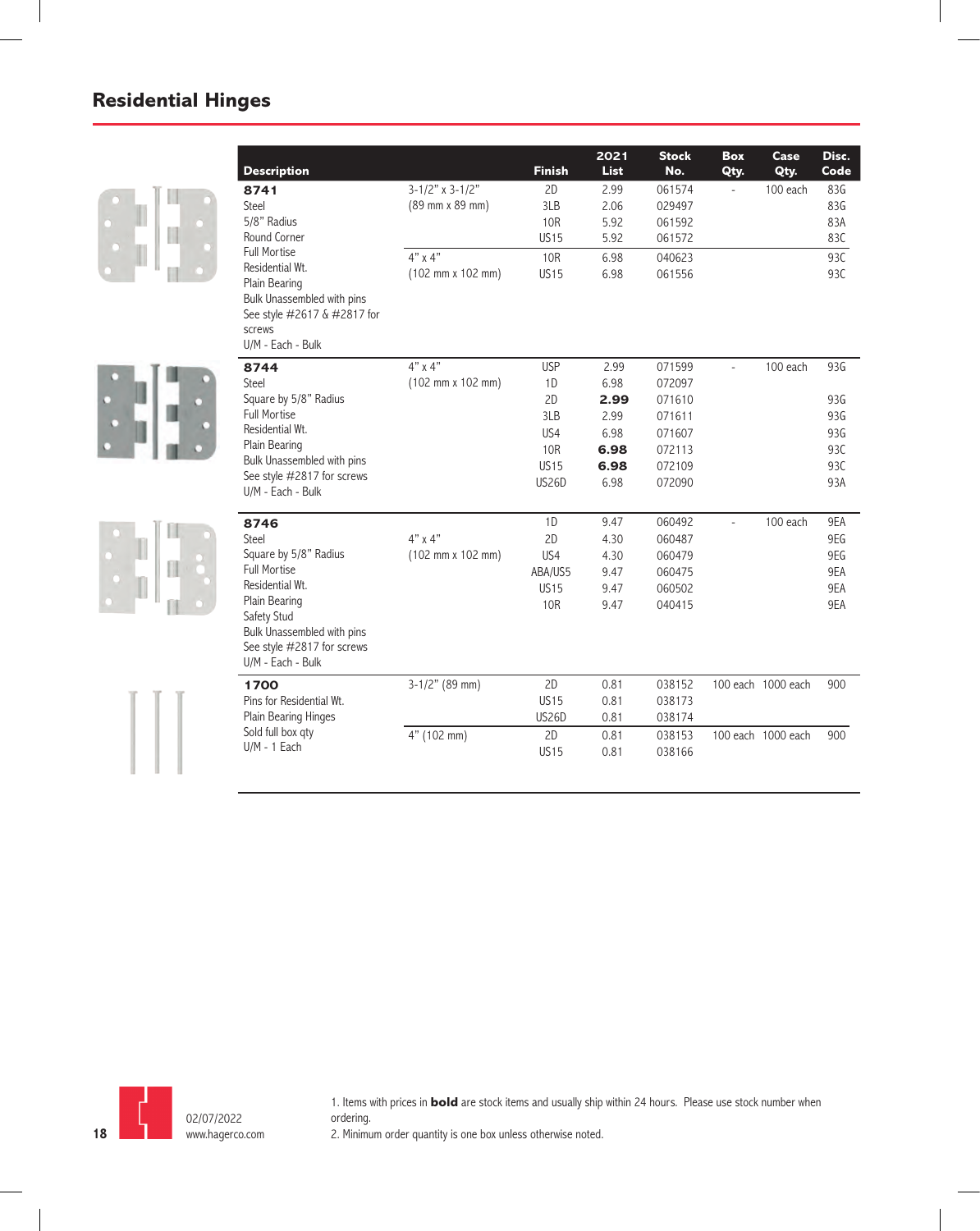

| Description                                   |                  | <b>Finish</b>      | 2022<br><b>List</b> | <b>Stock</b><br>No. | <b>Box</b><br>Qty. | Case<br>Qty. | Disc.<br>Code |  |
|-----------------------------------------------|------------------|--------------------|---------------------|---------------------|--------------------|--------------|---------------|--|
| 1710                                          | $3-1/2"$ (89 mm) | US3                | 13.46               | 042118              | 10 packs           | 100 packs    | 780           |  |
| Hinge Tip Kit                                 |                  | US4                | 13.46               | 058503              |                    |              |               |  |
| 2 Ball Tips in Solid Brass with 1             |                  | ABA/US5            | 13.46               | 058500              |                    |              |               |  |
| Stainless Steel Pin for One                   |                  | US <sub>10</sub> A | 13.46               | 058506              |                    |              |               |  |
| Residential Wqt.<br>HingeU/M - Pack of 1 each |                  | 10R                | 13.46               | 097381              |                    |              |               |  |
|                                               |                  | <b>US15</b>        | 13.46               | 037713              |                    |              |               |  |
|                                               |                  | AN/US15A           | 13.46               | 037940              |                    |              |               |  |
|                                               |                  | <b>US26</b>        | 13.46               | 058559              |                    |              |               |  |
|                                               |                  | US26D              | 13.46               | 058502              |                    |              |               |  |
|                                               | $4"$ (102 mm)    | US <sub>3</sub>    | 13.46               | 042129              | 10 packs           | 100 packs    | 780           |  |
|                                               |                  | US <sub>10</sub> A | 13.46               | 058973              |                    |              |               |  |
|                                               |                  | 10R                | 13.46               | 097383              |                    |              |               |  |
|                                               |                  | <b>US15</b>        | 13.46               | 037848              |                    |              |               |  |
|                                               |                  | <b>US26</b>        | 13.46               | 058974              |                    |              |               |  |

| ٠ |  |
|---|--|
|   |  |
|   |  |
|   |  |
|   |  |

| 1720                           | $3-1/2"$ (89 mm) | US <sub>3</sub> | 13.46 | 042134 | 10 packs 100 packs | 780 |
|--------------------------------|------------------|-----------------|-------|--------|--------------------|-----|
| Hinge Tip Kit                  |                  | ABA/US5         | 13.46 | 058579 |                    |     |
| 2 Steeple Tips in Solid Brass  |                  | 10R             | 13.46 | 097693 |                    |     |
| with 1 Stainless Steel Pin for |                  | <b>US26</b>     | 13.46 | 058575 |                    |     |
| One Residential Wgt. Hinge     | $4"$ (102 mm)    | 10R             | 13.46 | 097385 | 10 packs 100 packs | 780 |
| U/M - Pack of 1 each           |                  | <b>US15</b>     | 13.46 | 038419 |                    |     |
|                                |                  | <b>US26</b>     | 13.46 | 058989 |                    |     |
|                                |                  |                 |       |        |                    |     |

1. Items with prices in **bold** are stock items and usually ship within 24 hours. Please use stock number when ordering.

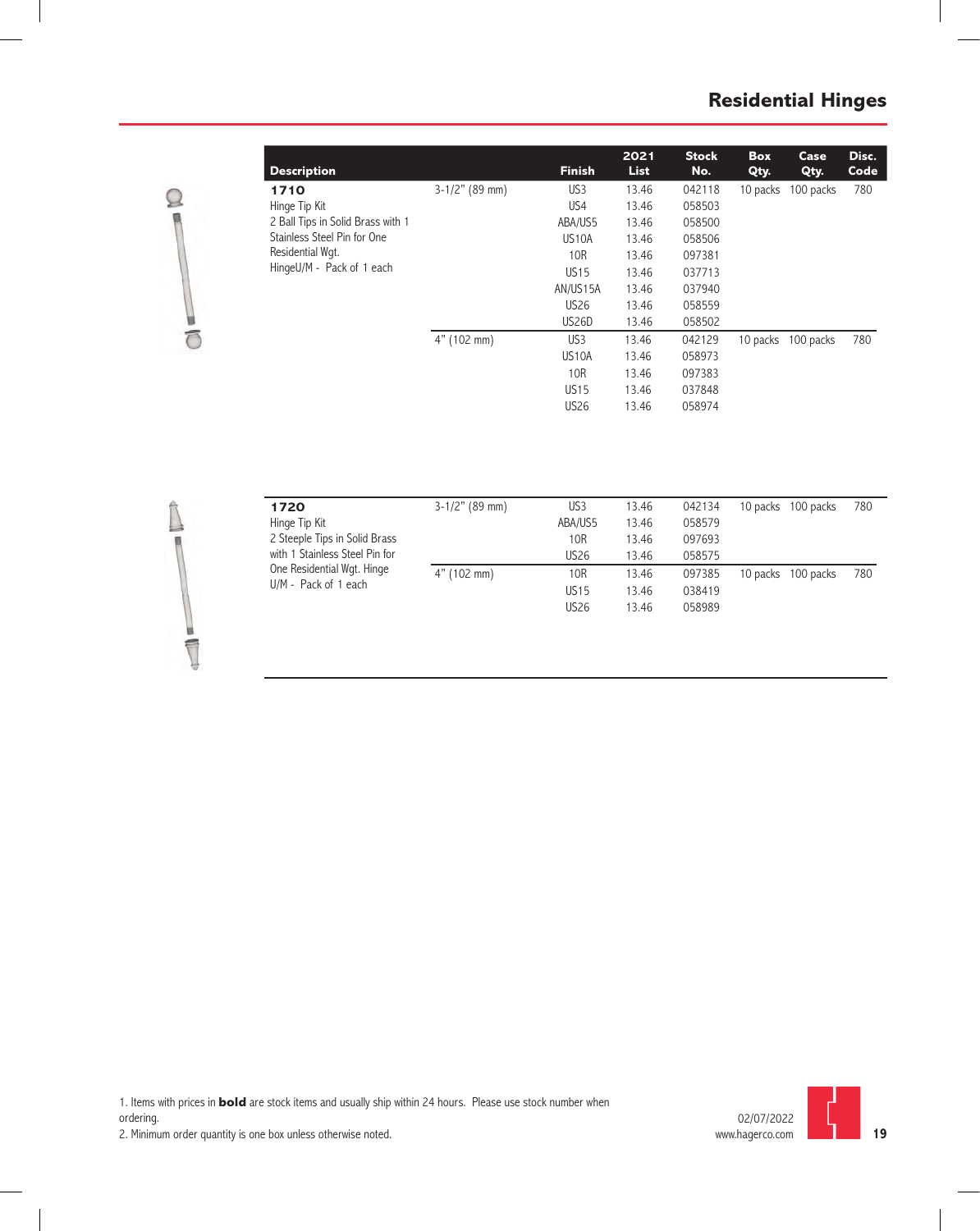#### **eConestoga Barn Door Hardware Series**

| <b>Description</b>                                                                | <b>Finish</b> | 2022<br><b>List</b> | <b>Stock</b><br>No. |
|-----------------------------------------------------------------------------------|---------------|---------------------|---------------------|
| 9456-72<br>Flat Rail Steel Black Top Mount 72" Track Kit<br><b>Includes Track</b> | <b>BLK</b>    | 253.92              | 96467               |
| 9456-96<br>Flat Rail Steel Black Top Mount 96" Track Kit<br><b>Includes Track</b> | <b>BLK</b>    | 283.79              | 96466               |
| 9457-72<br>Flat Rail Steel Black 3" Hook 72" Track Kit<br><b>Includes Track</b>   | <b>BLK</b>    | 283.79              | 96427               |
| 9457-96<br>Flat Rail Steel Black 3" Hook 96" Track Kit<br><b>Includes Track</b>   | <b>BLK</b>    | 313.66              | 96388               |
| 1-269-8649<br>Flat Rail Track Connector                                           | <b>BLK</b>    | 14.96               | 96361               |
| 1-269-8648<br>72" Rail Only                                                       | <b>BLK</b>    | 105.73              | 96355               |
| 1-269-8647<br>96" Rail Only                                                       | <b>BLK</b>    | 119.48              | 96353               |
| 1-269-8646<br>Flat Rail Soft Close Add On                                         | <b>BLK</b>    | 74.70               | 96352               |



1. Items with prices in **bold** are stock items and usually ship within 24 hours. Please use stock number when ordering. 2. Minimum order quantity is one box unless otherwise noted.